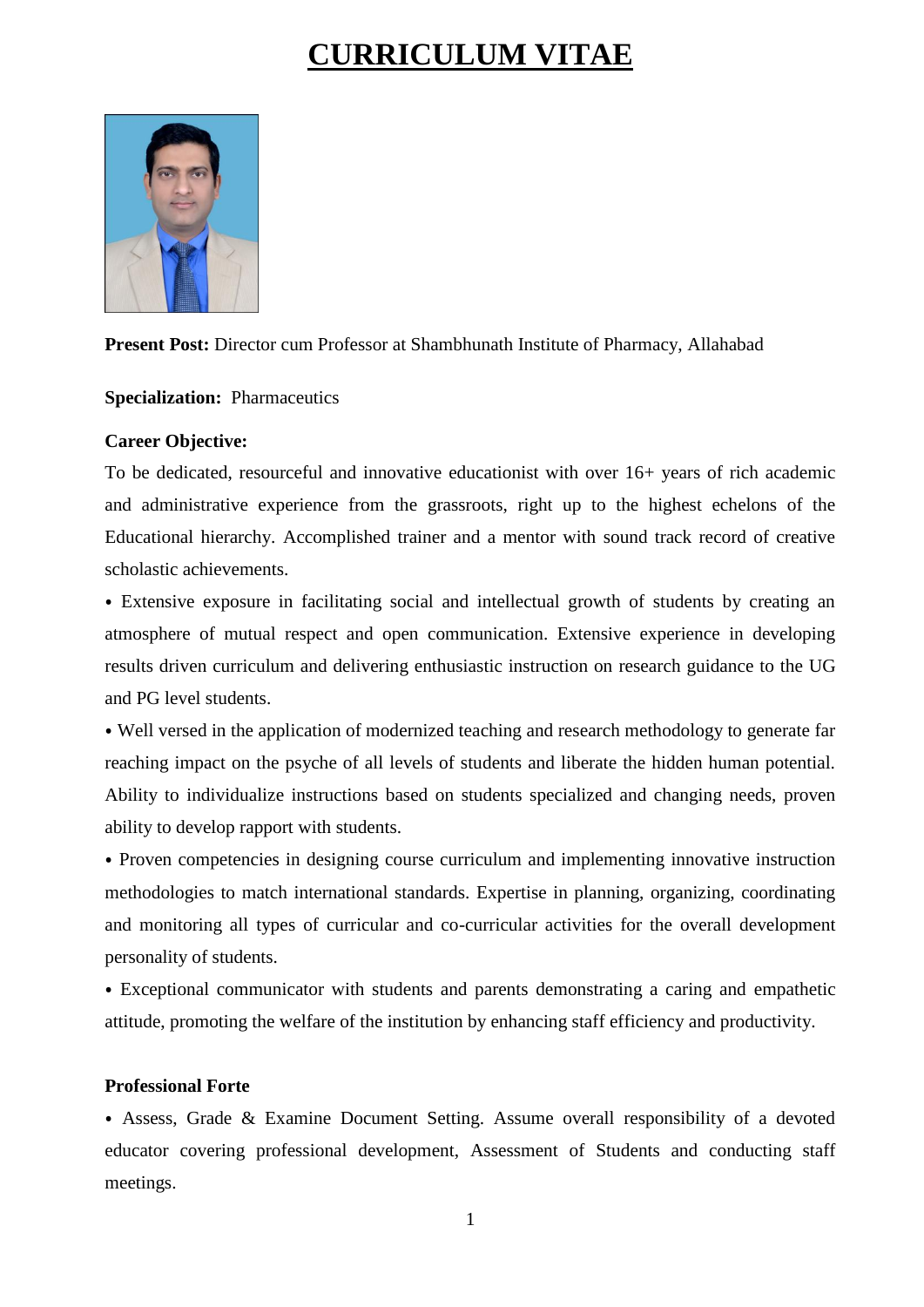⦁ Manage classroom coverage of assigned subjects as per academic curriculum to students. Accountable for the exploration and implementation of new teaching techniques.

⦁ Collaborate with fellow lecturers on lesson plans and performed administrative tasks viz. recording attendance, managing student portfolios and providing individual assistance to the students.

⦁ Significantly enhance classroom learning environment and acting as a facilitator to promote student leadership in initiating and creating positive learning opportunities.

⦁ Receive consistently glowing evaluations from students and supervising administrators. Devise lessons, which captured the students' imaginations infusing much needed enthusiasm.

⦁ Act as a counselor to the students, advising them for their professional and personal developments along while resolving and counseling them on their grievances and issues.

⦁ Discuss and implement syllabus, commensurate with the standard and the Council. Prepare Exam Schedule; analyze Syllabus Contents of the subjects.

⦁ Actively work with faculty to develop and maintain high curriculum standards, develop mission statements, and set performance goals and objectives of the Institute.

⦁ Responsible for analyzing, summarizing and presenting results for all research projects. Regularly reviewing ongoing research for trends. Providing insight on these findings and ensuring key findings are shared with internal audiences.

⦁ Accountable for evaluation and developing synthetic routes in the laboratory for determining optimum conditions. Deftly managing complete activities in line with the statutory requirements and as per preset guidelines.

⦁ Involved in undertaking assignments in research & managing analytical method development support for the study.

To pursue a challenging career in your esteemed Institute and utilize my knowledge on the subject and practical skills to the best possible extent to grow professionally with various research works related to the development of design, formulation and suitable route for better efficiency and target oriented controlled drug delivery systems like liposomes, niosomes, microcapsules, transdermal patch, nano-particles for better service in ocular diseases, anti-cancer, hepatoprotective, anti-diabetic drugs anti asthmatic drugs, development of drugs in dosage form and other novel drug delivery.

#### **Strengths:**

- Optimistic and ready to take challenges.
- Ability to work in team.
- Dedication and smart work towards achieving the objective and goal.
- **1. Name:** Prof. **(**Dr.) Manoj Kumar Mishra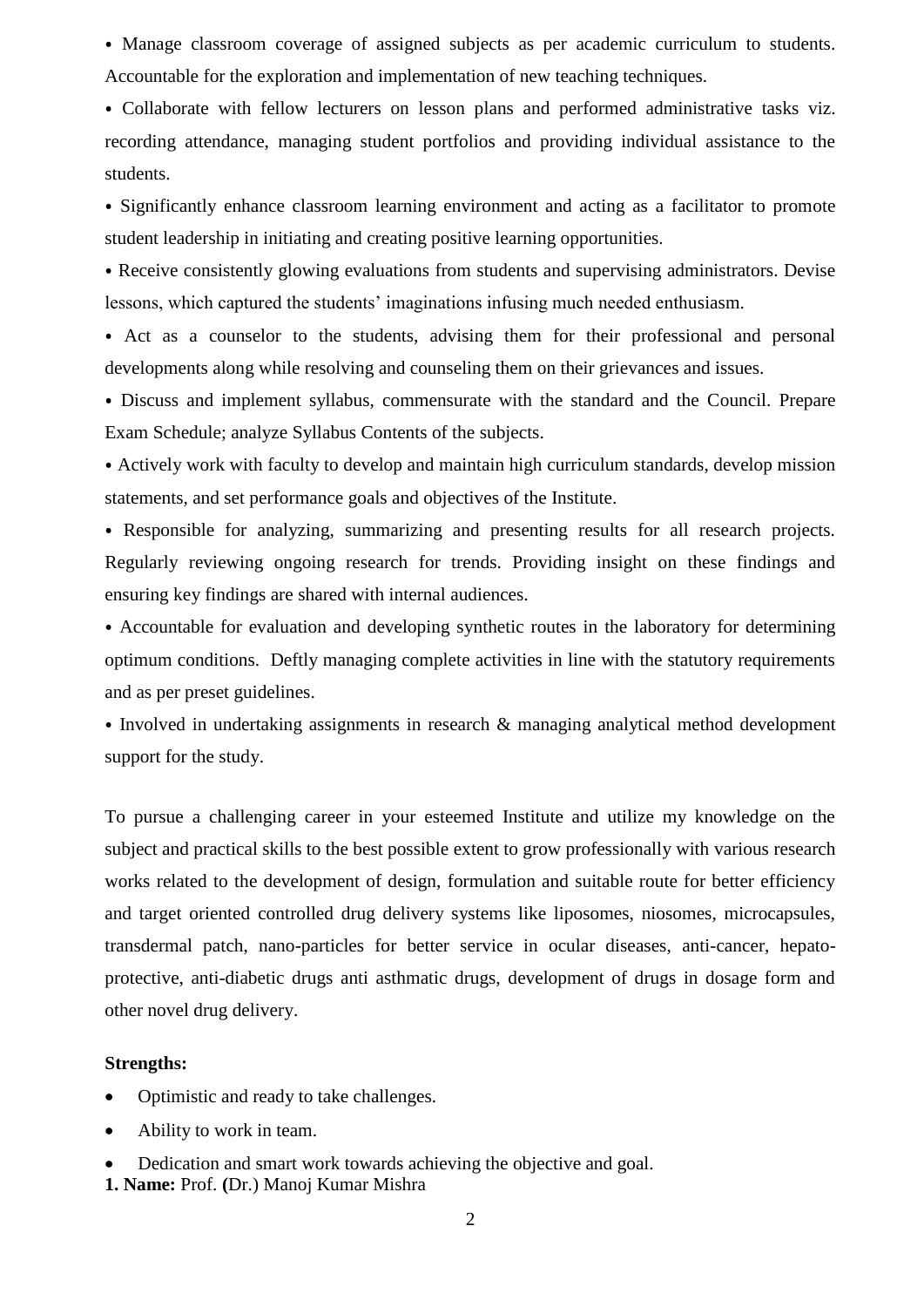# **2. Date of Birth:**  $12^{\text{th}}$  Jan. 1978

| <b>Degree</b> | <b>University/Board</b>                                                                  | Year of        | Class/          | $\frac{0}{0}$           | <b>Major</b>                             |
|---------------|------------------------------------------------------------------------------------------|----------------|-----------------|-------------------------|------------------------------------------|
|               |                                                                                          | <b>Passing</b> | <b>Division</b> | <b>Marks</b>            | <b>Subjects</b>                          |
| 10th          | BSE, Odisha                                                                              | 1992           | 1 <sup>st</sup> | 71.46                   | Odia, Eng, Math, Sci,                    |
|               |                                                                                          |                |                 |                         | S. Sci., Hindi                           |
| $10 + 2$      | CHSE, Odisha                                                                             | 1994           | 1 <sup>st</sup> | 60.00                   | Phy., Chem., Math.,                      |
|               |                                                                                          |                |                 |                         | Biol.                                    |
| B. Pharm.     | Utkal University,                                                                        | 1998           | 1 <sup>st</sup> | 66.42                   | Ph. Ceutics, Ph.                         |
|               | Odisha                                                                                   |                |                 |                         | Chem., Ph. Col., Ph.                     |
|               |                                                                                          |                |                 |                         | Cog.                                     |
| M. Pharm.     | Utkal University,                                                                        | 2001           | 1 <sup>st</sup> | 75.70                   | Pharmaceutics                            |
|               | Odisha                                                                                   |                |                 |                         |                                          |
| Ph.D.         | Utkal University,                                                                        | 2013           |                 |                         | "Design and Development of Controlled    |
|               | Odisha                                                                                   |                |                 |                         | Delivery of Anti-diabetic Drugs obtained |
|               |                                                                                          |                |                 |                         | from Medicinal Plants", Regd. No. 05-    |
|               |                                                                                          |                |                 |                         | Pharmacy-2006-07 under the guidance of   |
|               |                                                                                          |                |                 | Prof. (Dr.) B. B. Barik |                                          |
|               |                                                                                          |                |                 |                         |                                          |
| <b>FIC</b>    | Received Fellowship in Chemistry from Institution of Chemists (India) in 5 <sup>th</sup> |                |                 |                         |                                          |
|               | Feb. 2016 bearing letter No. LF-271(4)/6227                                              |                |                 |                         |                                          |

# **3. Educational Qualification (HSC Onwards) :**

# **4. Teaching Experience :**

| <b>Name of the Institute</b>             | <b>Designation</b>             | <b>Experience</b>                            |  |
|------------------------------------------|--------------------------------|----------------------------------------------|--|
|                                          |                                |                                              |  |
| Indira Gandhi Institute of               |                                |                                              |  |
| Pharmaceutical Sciences (IGIPS),         | Lecturer                       | $1^{st}$ Jun 2001 – $7^{th}$ Jan 2005        |  |
| Bhubaneswar, Odisha                      |                                |                                              |  |
| <b>School of Pharmaceutical Sciences</b> |                                |                                              |  |
|                                          |                                |                                              |  |
| (SPS), SOA University,                   | <b>Assistant Professor</b>     | $8^{th}$ Jan 2005 – 3 <sup>rd</sup> May 2009 |  |
| Bhubaneswar, Odisha                      |                                |                                              |  |
| <b>Bhabha Pharmacy Research</b>          | <b>Associate Professor and</b> |                                              |  |
| Institute (BPRI), Bhopal, Madhya         | further promoted to HOD        | $1st$ Aug 2009 – 23 <sup>rd</sup> Feb 2011   |  |
| Pradesh                                  |                                |                                              |  |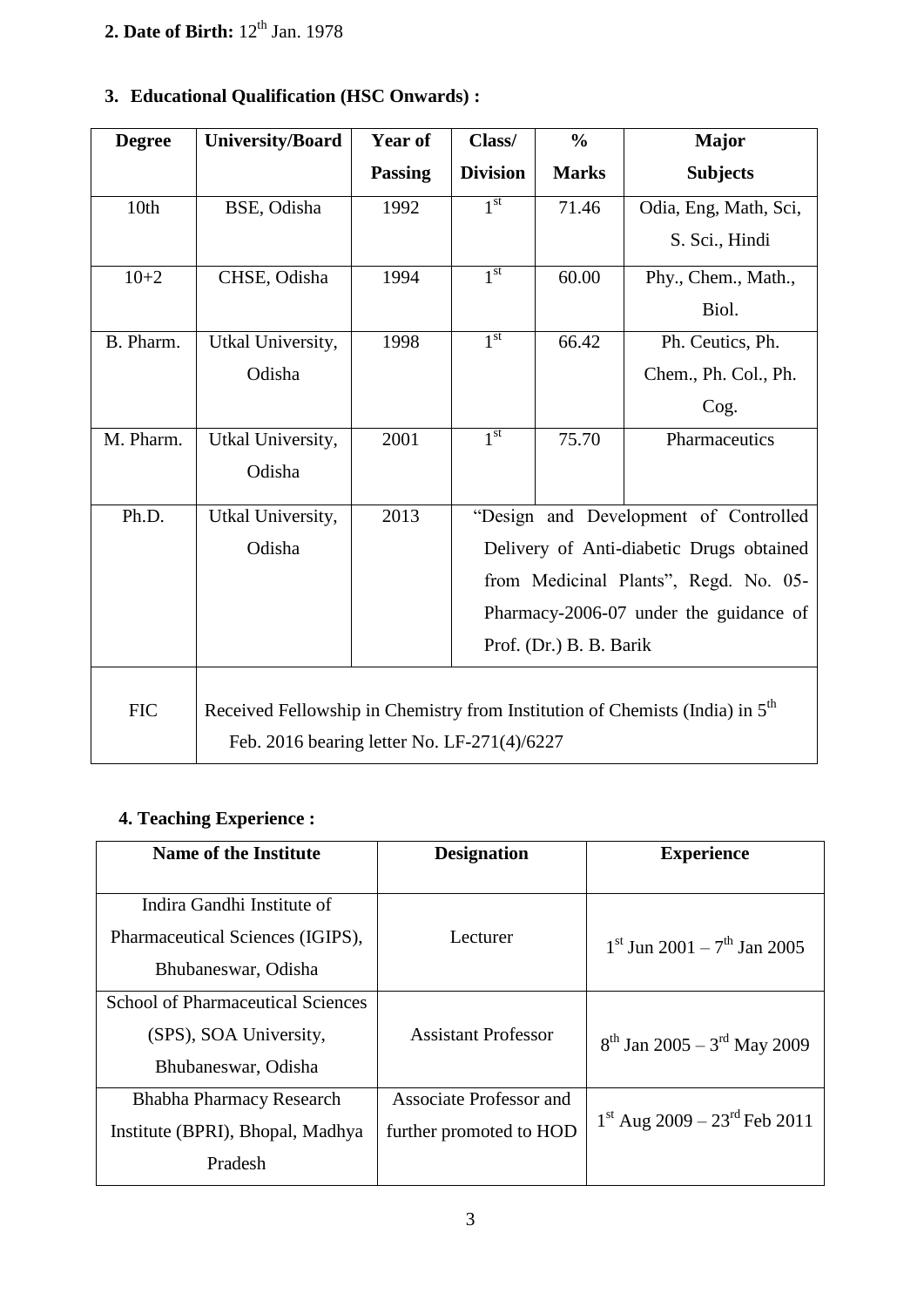| Kunwar HariBansh Singh College<br>of Pharmacy (KHBSCP), Jaunpur,<br>Uttar Pradesh | Professor cum HOI      | $24^{\text{th}}$ Feb 2011 –22 <sup>nd</sup> Jun 2012 |
|-----------------------------------------------------------------------------------|------------------------|------------------------------------------------------|
| Shambhunath Institute of<br>Pharmacy, Jhalwa, Allahabad,<br>Uttar Pradesh         | Director cum Professor | $1st$ Jul 2012- Till date                            |

## **5. Teaching Subjects**

## **(B. Pharm.)**

- :- Physical Pharmacy
- :- Pharmaceutical Technology
- :- Biopharmaceutics

## **(M. Pharm.)**

- :- Controlled and Novel Drug Delivery Systems
- :- Advanced Physical Pharmaceutics
- :- Product Development and Formulation

## **6. Supervision to PG and Ph.D. candidates**

| <b>Guide to PG candidates</b> | <b>Guide to Ph.D. candidates</b> |
|-------------------------------|----------------------------------|
|                               |                                  |

- **7. (a) No. of Books / Research Papers cum Review Articles Published / Accepted/ Communicated**
- 1. **M. K. Mishra. Controlled delivery of anti-diabetic drug from medicinal plant, Lambert Academic Publishing, ISBN No. 978-3-659-77863-6, Germany, 2015.**
- 2. P.K. Biswal, **M. K. Mishra** and A. S. Bhadoriya. **Drug dual action of drug delivery system, LAP Lambert Academic Publishing, ISBN No. 978-3-659-78745-4, Germany, 2015.**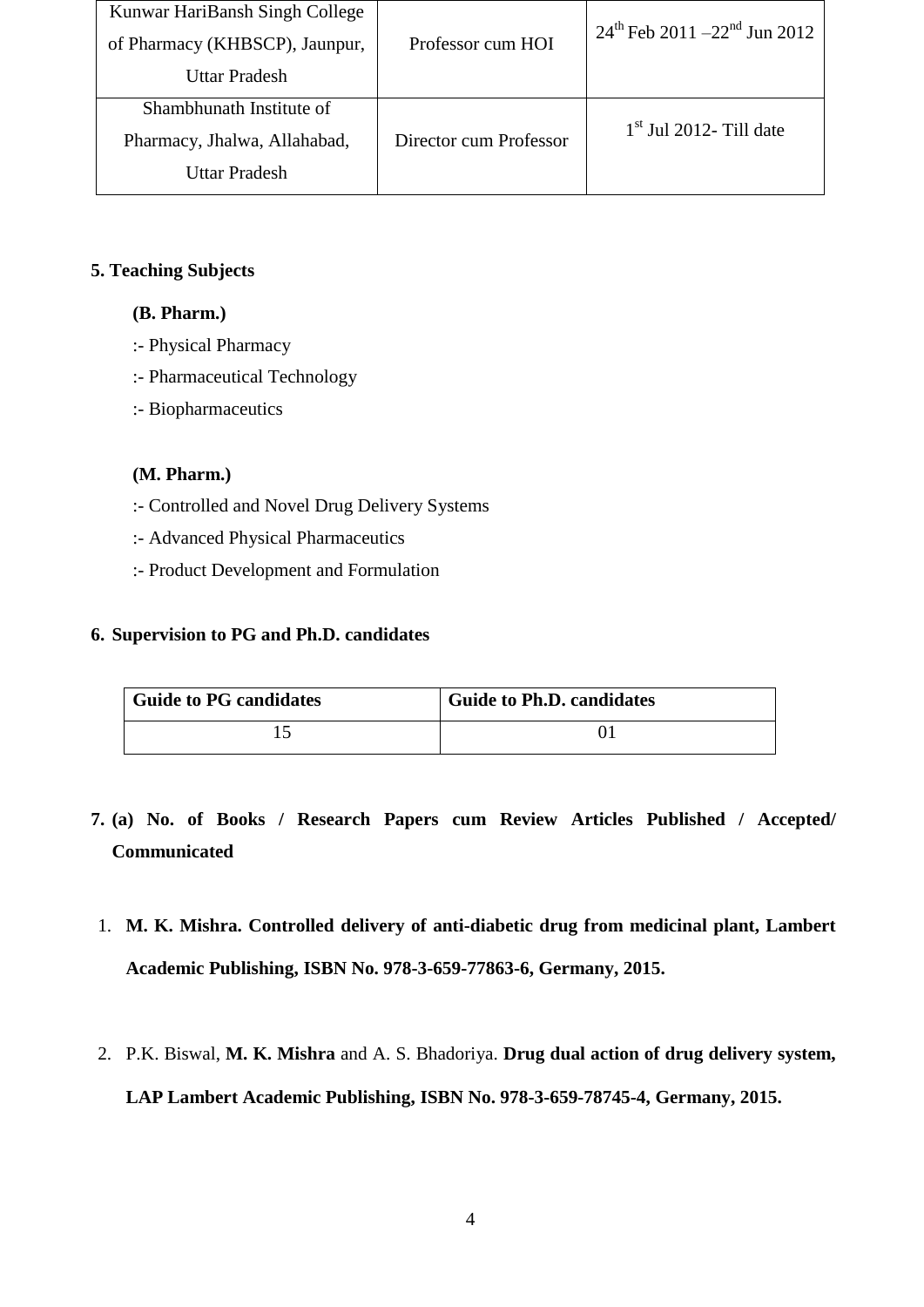- 3. R.K. Prasad, R. Sharma, **M. K. Mishra**. **RP-HPLC of Pharmaceuticals: A Technique to Quantitative Approach and Validation, LAP Lambert Academic Publishing, ISBN No. 978-3-330-05147-8, Germany, 2017.**
- 4. **M. K. Mishra**, B. B. Panda, G. Ghosh, S. K. Mishra and B. B. Barik. Emerging trends in the management of diabetes: An overview, **Indian Drugs**, 2008, 45(6), 441-6. (**Review Article)**
- 5. **M. K. Mishra**, G. Ghosh, D. Mishra and B. B. Barik. Anti-inflammatory effect of petroleum ether extract of *Abroma augusta* Linn roots in experimental animal models, **Advances in Pharmacology and Toxicology**, 2008, 9(3), 147-50.
- 6. **M. K. Mishra**, D. Ray and B. B. Barik. Microcapsules and transdermal patch: A comparative approach for improved delivery of antidiabetic drug, **AAPS PharmSciTech (Impact Factor: 1.211)**, 2009, 10(3), 928-34.
- 7. **M. K. Mishra**, R. V. Sahu, S. P. Mahalle, M. P. Goojar, D. K. Dash, A. Rout and B. B. Barik. Antifungal potential of *Phyllanthus niruri* Linn aerial parts, **International Journal of Pharmacology and Biological Sciences**, 2010, 4(2), 51-6.
- 8. **M. K. Mishra** and B. B. Barik. Antidiabetic activity of *Benincasa hispida* (thumb) Cogn fruit peels on alloxan induced diabetic rats, **Indian Drugs**, 2009, 46(10), 66-9.
- 9. **M. K. Mishra**, P. Tiwari, D. K. Dash, R. S. Jadon, G. Ghosh and B. B. Barik. Antifungal activities of *Leptadenia reticulate* Wight and Arn. aerial parts, **International Journal of Phytomedicine (Impact Factor: 1.23)**, 2010, 2(3), 172-6.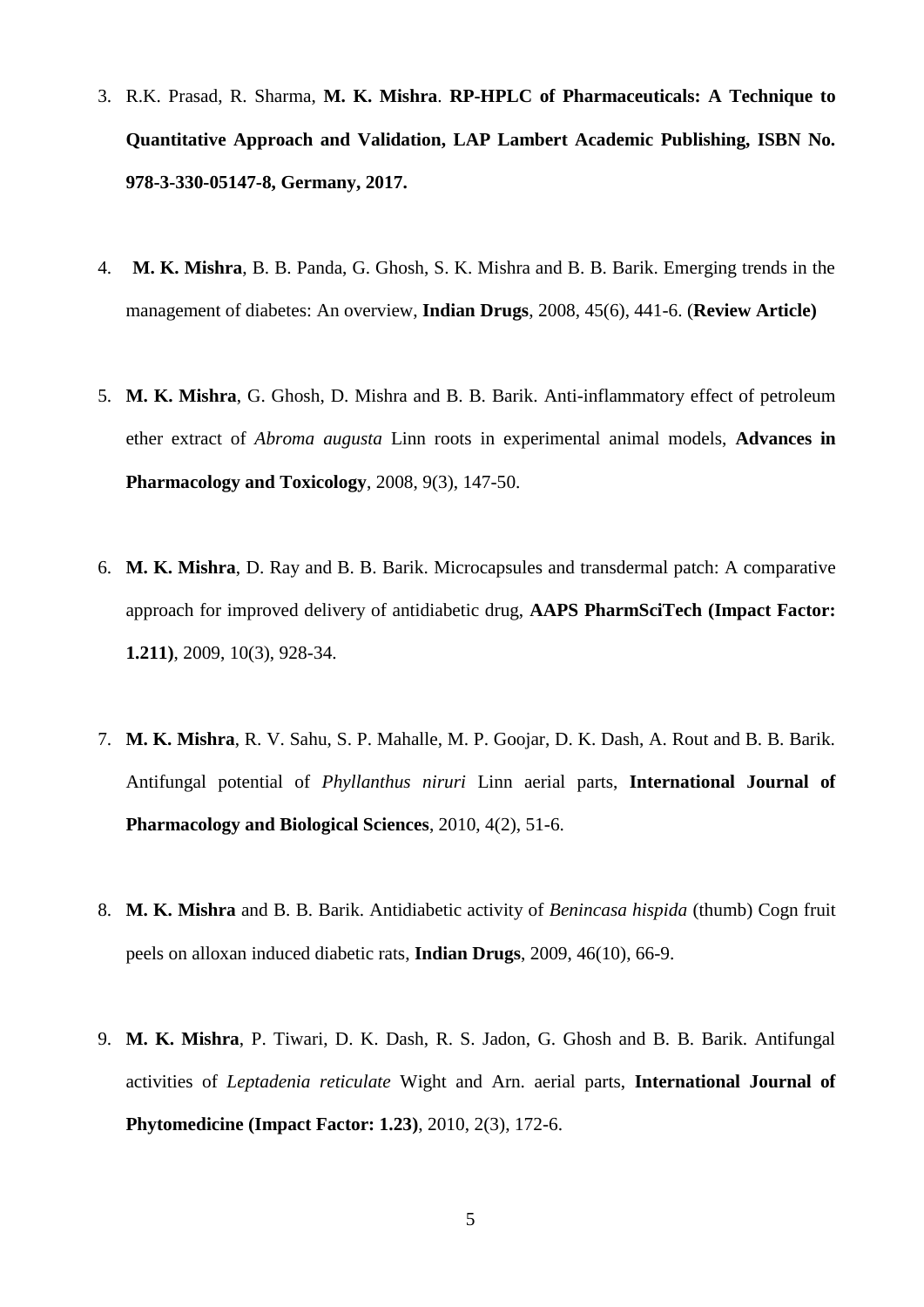- 10. **M. K. Mishra**, R. V. Sahu, M. Goojar, N. Prajapati and K. Pathak. .Antifungal potential of leave extracts of *Murraya koenigii* Linn, **International Journal of Research in Ayurveda and Pharmacy**, 2010, 1(2), 549-52.
- 11. **M. K. Mishra**, P. K. Biswal, K. Pathak, V. Kamboj and V. Nigam. Gastro retentive floating hydro dynamically balanced drug delivery system of ondansetron hydrochloride: Formulation development and evaluation studies, **International Research Journal of Pharmacy**, 2010, 1(1), 254-66.
- 12. G. Ghosh, B. B. Subudhi, L. D. Badjena, J. Ray, **M. K. Mishra** and S. K. Mishra. Antibacterial activity of *Polyalthia longifolia* var. angustifolia stem bark extract, **International Journal of Pharm Tech Research (Indexed in CABI International, UK),** 2011, 3(1), 256-60.
- 13. **M. K. Mishra**, M. Shikhri, R. Sharma and M. P. Goojar. Optimization, formulation development and characterization of eudragit RS- 100 loaded microsponges and subsequent colonic delivery, **International Journal of Drug Design and Herbal Research**, 2011, 1(1), 8-13.
- 14. D. P. Pattanaik, U. L. Narayan, A. K. Dash, J. Mishra and **M. K. Mishra**. Design and evaluation of an extended release tablet dosage form of class-II drug, quetiapine fumarate, **International Research Journal of Pharmacy**, 2011, 2(3), 121-4.
- 15. **M. K. Mishra**, R. Sharma and D. Ray. Improved delivery of repaglinide through different polymeric devices, **Latin American Journal of Pharmacy (Impact Factor 2011: 0.372)**, 2011, 30(7), 1291-7.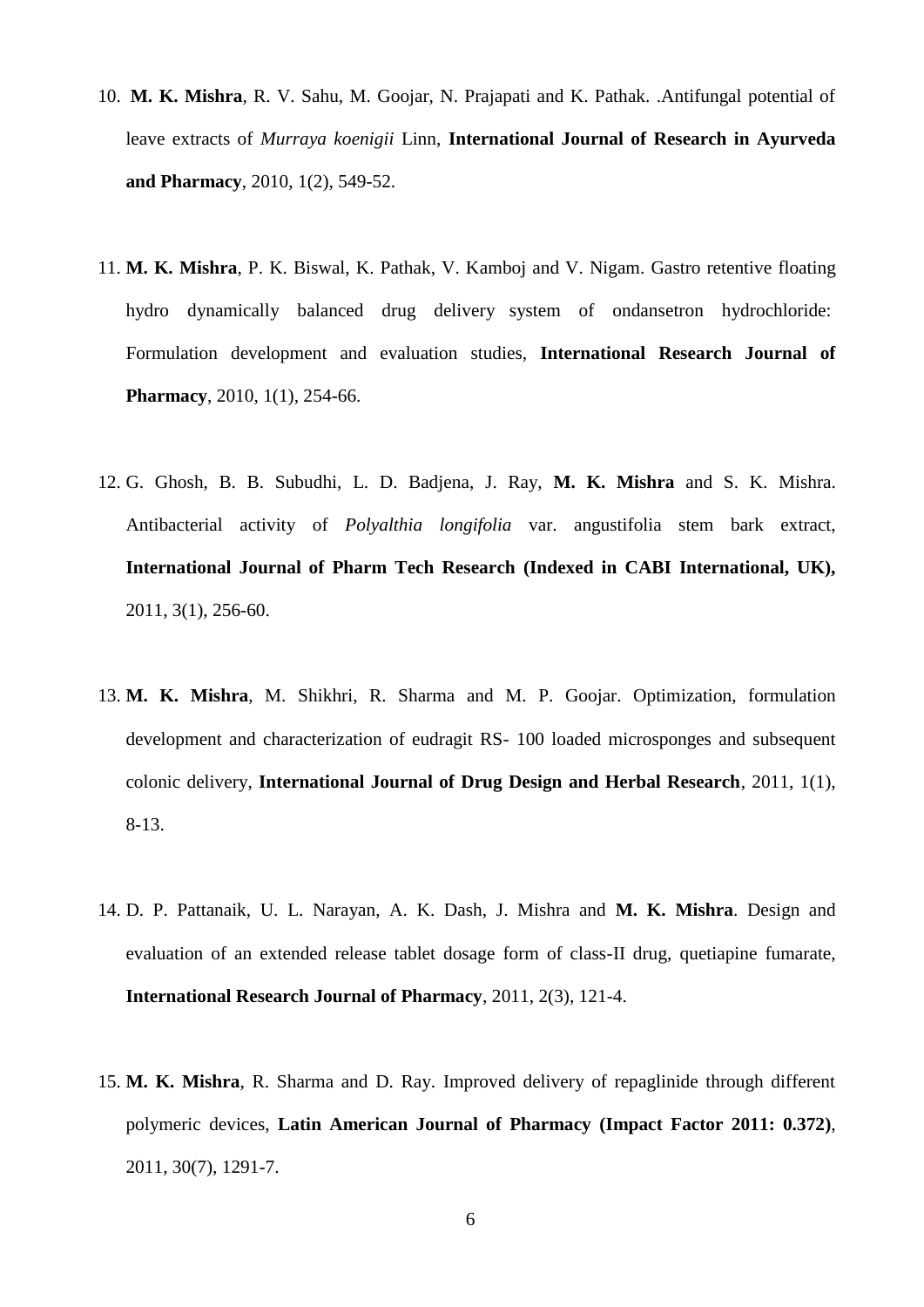- 16. P. K. Verma, V. K. Kamboj, **M. K. Mishra** and S. Ranjan. Antidiabetic activity of ethyl acetate extract of *Pterocarpus marsupium* in alloxan induced diabetic rats, **Pharmacology Online**, 2011, 3 (70), 154-8.
- 17. **M. K. Mishra** and P. K. Biswal. Complexation, optimization, formulation development and characterization of clindamycin phosphate gel using zinc acetate dihydrate, **International Journal of Pharmacy (Published by Ebsco, USA)**, 2012, 2(3), 472-83.
- 18. **M. K. Mishra** and S. Ghoshal. Release kinetic profiles of 6-mercatopurine loaded covalently functionalized multiwalled carbon nanotubes, **American Journal of Advanced Drug Delivery**  (**Impact Factor: 0.258**), 2014, 2(1), 110-9.
- 19. V. Nigam, **M. K. Mishra** and P. K. Biswal. Qualitative screenings of phytochemicals and antihypergylcaemic activity on leaves of *Urtica dioica* using streptozotocin induced diabetic mice model, **World Journal of Pharmacy and Pharmaceutical Sciences** (**Impact Factor: 1.0408)**, 2014, 3(3), 934-48.
- 20. V. Nigam, **M. K. Mishra** and P. K. Biswal. Streptozotocin induced diabetic mice model for antihypergylcaemic activity of *Citrullus colocynthis* Linn. flowers, **World Journal of Pharmacy and Pharmaceutical Sciences** (**Impact Factor: 1.0408)**, 2014, 3(3), 949-59.
- 21. **M. K. Mishra**. Antihyperlipidaemic and antiatherosclerotic effect of different fractions of *Lagenaria siceraria* stem and leaves juice in hyperlipidaemic rats, **Natural Products: An Indian Journal**, 2014, 10(3), 69-74.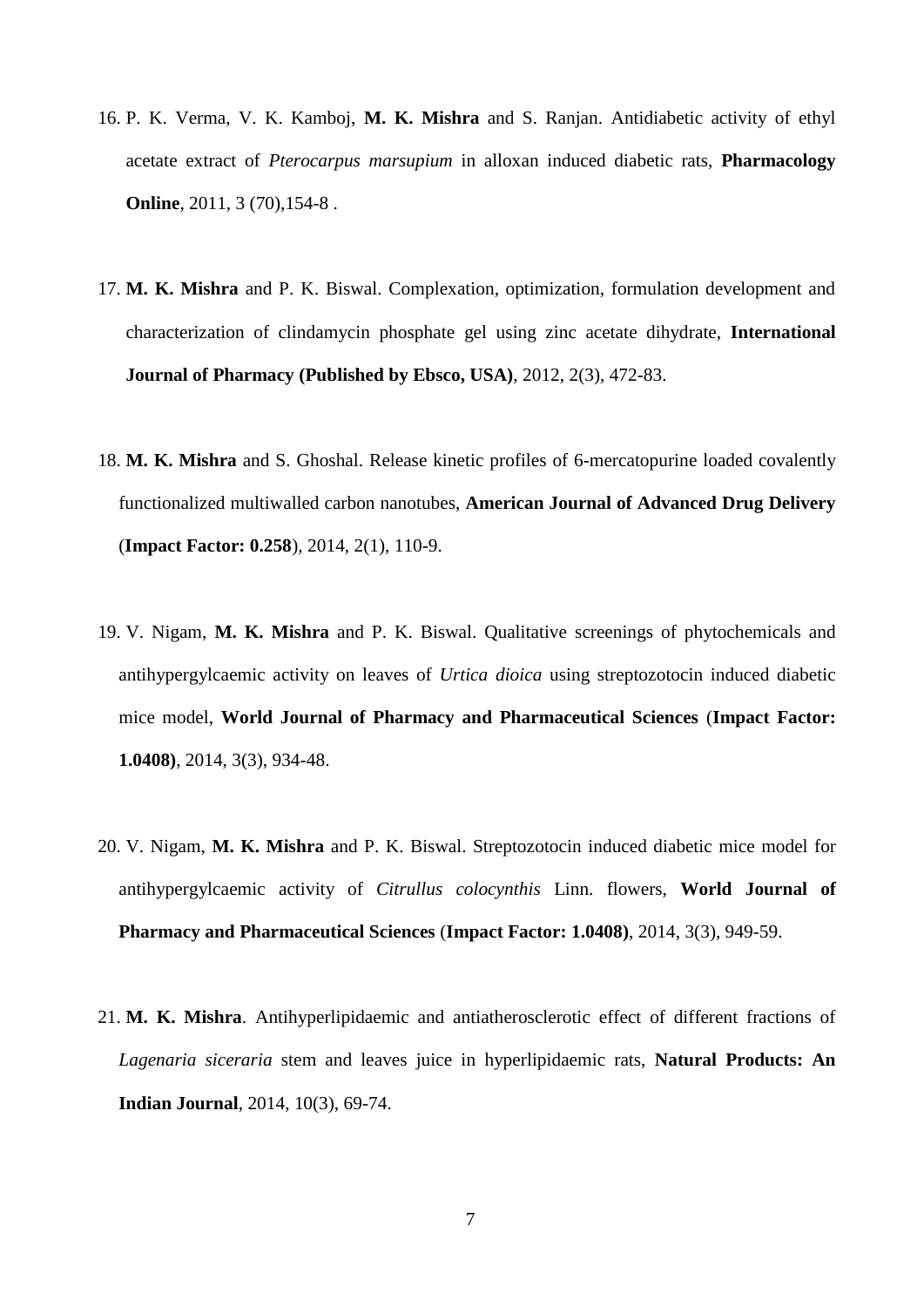- 22. **M .K. Mishra**, D. Dubey and N. Upamanyu. Development and evaluation of controlled release bilayer tablets of hydrochlorothiazide and losartan potassium, **Journal of Pharmacy and Nutrition Sciences**, 2015, 5(1), 84-94.
- 23. P. Pandey, J. Nigam and **M. K. Mishra**. Formulation and evaluation of controlled release drug delivery system of microspheres of anti-diabetic drug using biodegradable polymers, **Asian Journal of Biochemical and Pharmaceutical Research**, 2015, 5(3), 75-81.
- 24. V. Tripathi, **M. K. Mishra**, P. Tiwari, M. Srivastava and S. Ghoshal. Carbon nanotubes. The holy grail in anticancer therapy, **Advances in Cancer Research and Therapy**, 2015, 1(1), 1-8 **(Review Article)**.
- 25. P.K. Biswal, **M. K. Mishra,** A.S. Bhadouriya and V. K. Yadav. An updated review on colorants as the pharmaceutical excipients. **International Journal of Pharmaceutical, Chemical and Biological Sciences**, 2015, 5(4), 1004-1017 **(Review Article)**.
	- 26. D. P. Tiwari and **M. K. Mishra.** Formulation and evaluation of film coated tablet of rosuvastatin, **Asian Journal of Pharmaceutical Technology and Innovation**, 2015, 03(15), 82-90.
	- 27. J. Nigam, P. Pandey and **M. K. Mishra**. Formulation and evaluation of anti-emetic microspheres of for nasal drug delivery system, **Indian Journal of Novel Drug Delivery,**  2017, 9(1), 44-53.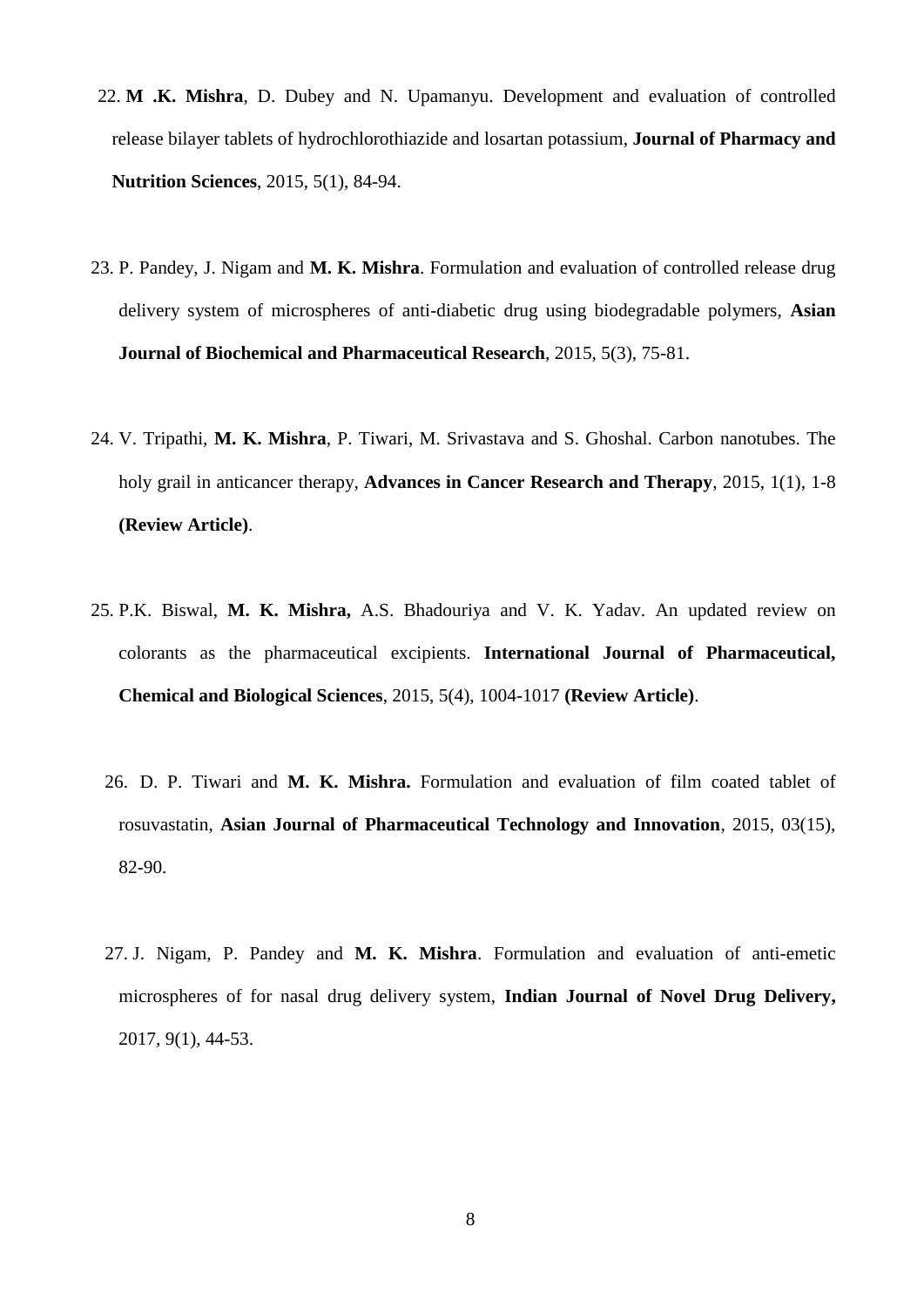- 28. Hena, P. Tiwari, **M. K. Mishra**, M. Srivastava and S. Ghoshal. Hepatoprotective activity of ethanol and aqueous extracts of stem of *Aloe vera* Linn (ghee gangwar) against paracetamolinduced liver damage in rats, **International Journal of Pharmaceutical Sciences Letters**, 2015, 5(5), 605-9.
- 29. M. Wasim, K. Singh and **M. K. Mishra**. Antidiabetic, antihyperlipidemic and histopathological studies of aqueous and ethanol extracts of leaves of *Scirpus grossus* in alloxan induced diabetic rats, **International Journal of Pharmaceutical Sciences Letters**, 2015, 5(6), 627-31.
- 30. A. Shukla, S. Bansal and **M. K. Mishra**. Formulation and evaluation of mucoadhesive buccal tablets of glipizide, **International Journal of Pharmaceutical Sciences Letters**, 2015, 5(6), 636-43.
- 31. G. P. Singh, **M. K. Mishra** and A. K. Singh. Formulation and comparative evaluation of floating microspheres of pioglitazone and sitagliptine, **International Journal of Pharmaceutical Sciences Letters**, 2016, 6(1), 8-11.
- 32. M. Srivastava, R. Tripathi, **M. K. Mishra,** P. Tiwari and S. Ghoshal. Analgesic, antiinflammatory and antipyretic activity of ethanolic extract of leaves of *Trewia nudiflora* Linn (gutel) in rats and mice, **International Journal of Pharmaceutical Sciences Letters**, 2016, 6(2), 22-6.
- 33. K. Saumitra, A. K. Singh, **M. K. Mishra**, K. Singh and R. K. Prasad. Formulation and evaluation of mucoadhesive buccal tablets of nateglinide, **International Journal of Pharmaceutical Sciences Letters**, 2016, 6(2), 38-43.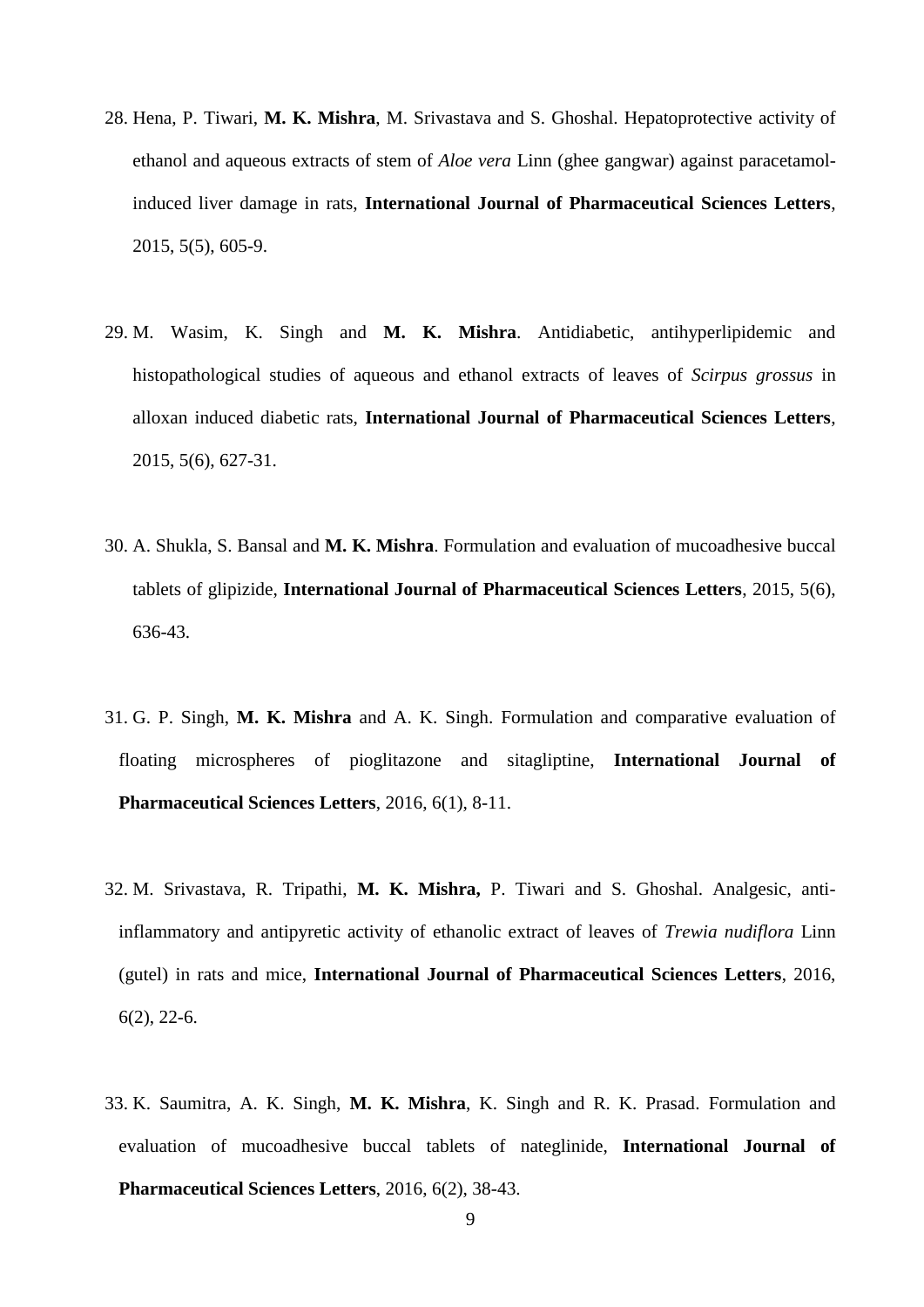- 34. **M. K. Mishra**. Preliminary phytochemical screening and pharmacological evaluation of the leaves of *Butea monosperma*, **International Journal of Pharmaceutical Sciences and Research**, 2016, 7(2), 714-8.
- 35. K. Pandey, C.S. Singh, R. K. Prasad, A. K. Singh and **M. K. Mishra**. Studies of antimicrobial activity using leaf extract of *Cynodon dactylon*, **Der Pharmacia Lettre**, 2016, 8(3), 325-30.
- 36. A. Jaiswal, A. K. Singh, R. K. Prasad, V. Singh, S. S. Gautam and **M. K. Mishra**. Preparation and evaluation of organic spirulina with antidiabetic charantin in vegetable capsule, **World Journal of Pharmacy and Pharmaceutical Sciences**, 2016, 5(4), 1911-22.
- 37. A. K. Srivastava, N. Srivastava, J. Nigam and **M. K. Mishra.** Preparation and characterization of lornoxicam loaded transferosome: A novel carrier for enhanced permeability in transdermal drug delivery, **World Journal of Drug Target (Accepted)**.
- 38. P. Yadav, **M. K. Mishra**, S. S. Gautam, A. K. Sahu and R. K. Prasad. Co-crystal formation of cilnedipine with urea and benzoic acid: an efficient approach to enhance the solubility and dissolution rate, **Journal of Medical Pharmaceutical and Allied Sciences**, 2016, 5(4), 1-9.
- 39. S. Sonekar, **M. K. Mishra**, A. K. Patel, S. Nair, C. S. Singh and A. K. Singh. Formulation and evaluation of folic acid conjugated gliadin nanoparticles of curcumin for targeting colon cancer cells, **Journal of Applied Pharmaceutical Science (Impact Factor: 0.47)**, 2016, 6(10), 68-74.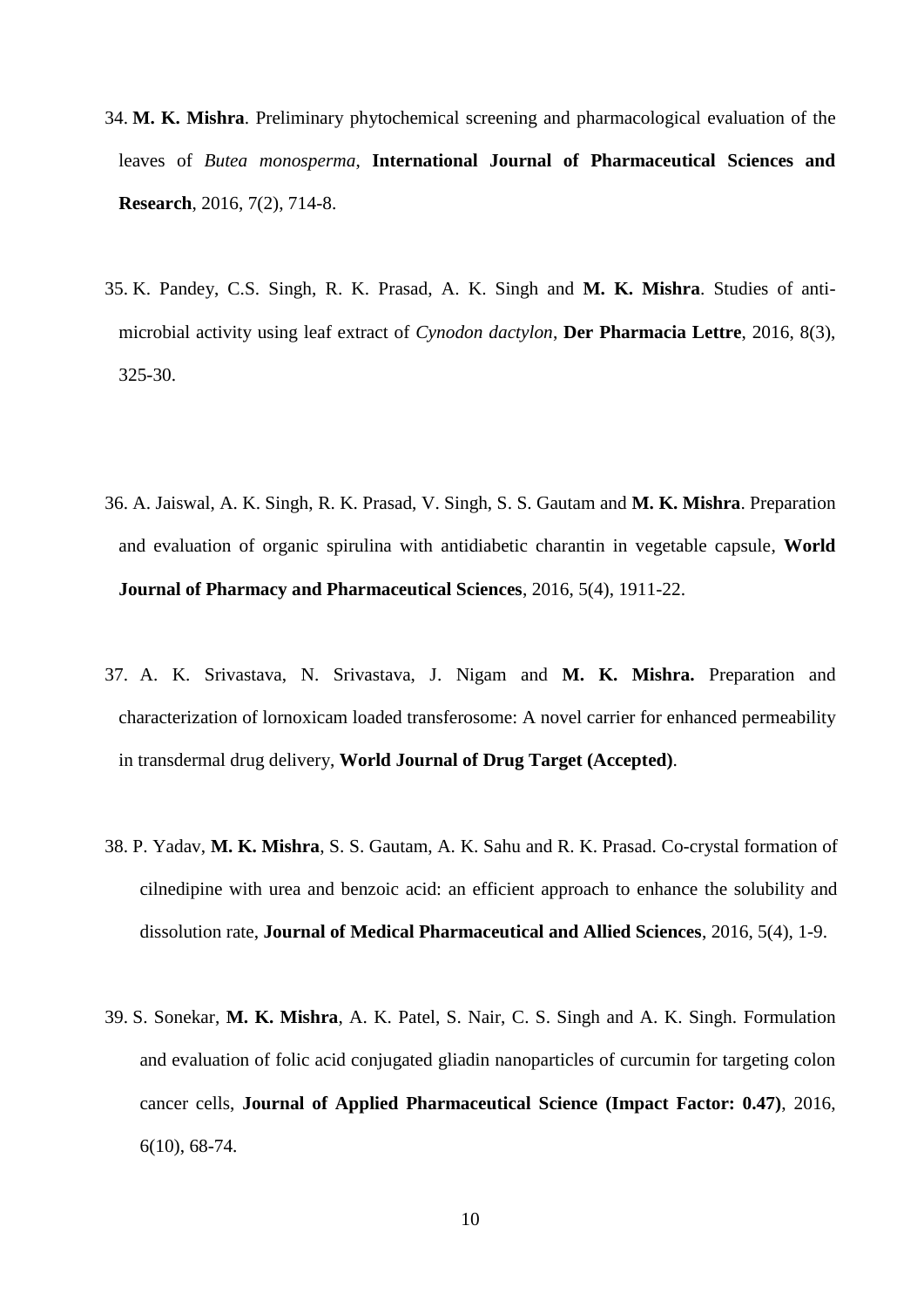- 40. P. K. Jain, D. Dubey and **M. K. Mishra**. Formulation and evaluation of transdermal patch of benazepril hydrochloride using acryl coat L100 and acryl coat S100, **International Journal of Pharma and Chemical Research**, 2016, 2(3), 167-79.
- 41. G. Verma and **M. K. Mishra**. A review on nutraceuticals: Classification and its role in various disease, **International Journal of Pharmacy and Therapeutics**, 2016, 7(4), 152-60.
- 41. A. Tiwari, **M. K. Mishra**, K. Nayak, S. K. Yadav and A. Shukla. Ethosomes: A novel vesicular carrier system for therapeutic applications, **IOSR Journal of Pharmacy**, 2016, 6(9), 25-33.
- 42. G. Verma and **M. K. Mishra**. Pharmaceutical preformulation studies in formulation and development of new dosage form: A review, **International Journal of Pharma Research and Review**, 2016, 5(10), 12-20.
- 43. S. K. Yadav, **M. K. Mishra**, G. Verma, K. Nayak, A. Tiwari and A. Shukla. Niosomes: An approach towards targeted drug delivery system, **International Journal of Institutional Pharmacy and Life Sciences**, 2016, 6(6), 39-52.
- 44. G. Verma and **M. K. Mishra**. A review on gene therapy: History, vectors, technologies and application, **World Journal of Pharmacy and Pharmaceutical Sciences**, 2016, 5(10), 1334- 55.
- 45. K. Nayak, A. K. Singhai, G.K. Saraogi, S. Sharma and **M. K. Mishra**. Formulation and evaluation of sustained release matrix tablets of glibenclamide, **World Journal of Pharmaceutical Research**, 2016, 5(11), 974-88.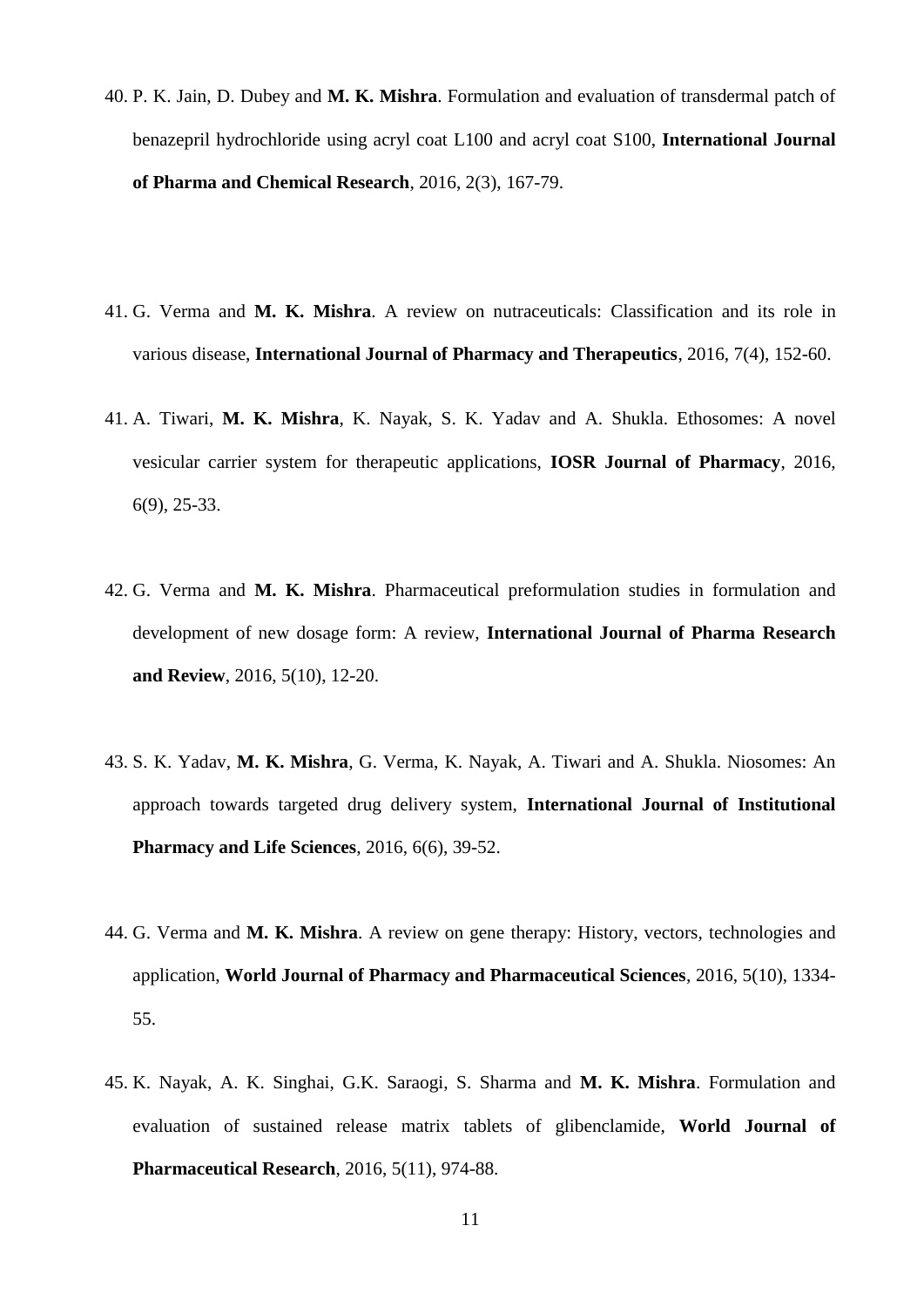- 46. G. Verma and **M. K. Mishra**. Formulation development of natural sugars crosslinked gelatin microspheres of paracetamol, **World Journal of Pharmaceutical Research**, 2016, 5(11), 1139-44.
- 47. A. Tiwari, **M. K. Mishra**, K. Nayak, G. Verma, S. K. Yadav and A. Shukla. A review article on glimeperide: An oral hypoglycaemic drug, **International Journal of Advanced Research**, 2016, 4(11), 920-7.
- 48. K. Nayak, **M. K. Mishra** and G. Verma. Formulation and evaluation of oral soft jelly containing glibenclamide, **Indo American Journal of Pharmaceutical Sciences**, 2016, 3(10), 1276-82.
- 49. S. Yadav, **M. K. Mishra**, A. Tiwari and A. Shukla. Emulgel: A new approach for enhanced topical drug delivery, **International Journal of Current Pharmaceutical Research,** 2017, 9(1), 15-9.
- 50. G. Verma, **M. K. Mishra**, K. Nayak. Design and optimization of fast dissolving ibuprofen tablet incorporating different polymer and superdisintegrants, **International Journal of Institutional Pharmacy and Life Sciences**, 2016, 6(6), 66-74.
- 51. K. Nayak, **M. K. Mishra**, G. Verma. Formulation and evaluation of ibuprofen loaded agar microbeads, **International Journal of Advanced Pharmaceutics**, 2017, 7(1), 11-5.
- 52. A. Tiwari, **M. K. Mishra**, A. Shukla and S.K. Yadav. Microsponge: An augmented drug delivery system, **American Journal of PharmTech Research**, 2016, 6(6), 79-95.
- 53. **M. K. Mishra**, T. K. Singh, P. Tiwari. Liposomes: Clinical aspects and challenges. **Advanced Journal of Pharmacie and Life Science Research**, 2016, 4(4), 41-52.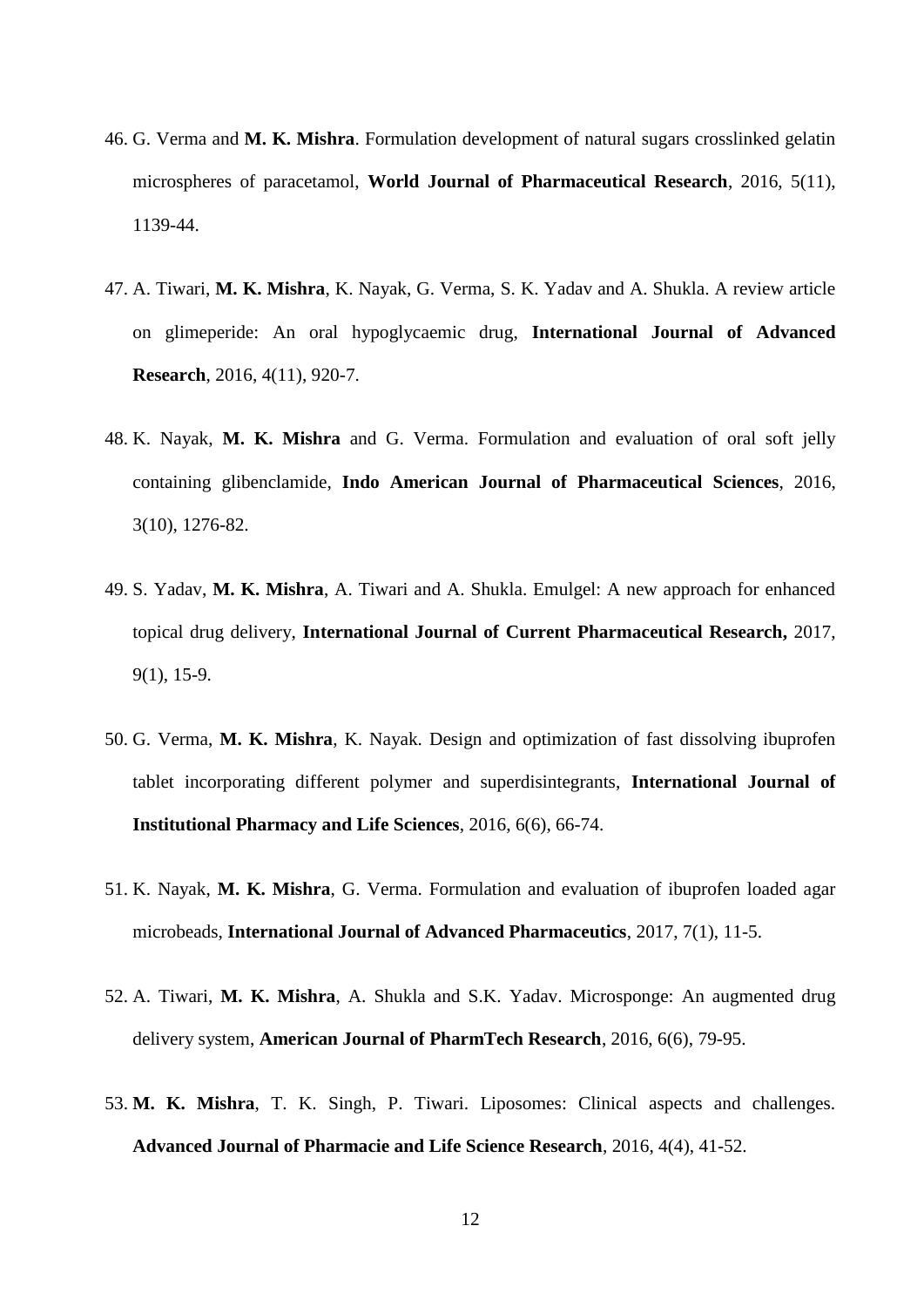- 54. G. Verma, **M. K. Mishra**, K. Nayak. Formulation and evaluation of nimesulide microspheres using different natural carriers. **European Journal of Biomedical and Pharmaceutical Sciences**, 2017, 4(1), 362-5.
- 55. Archna, S. S. Gautam, **M. K. Mishra**, Raj K. Prasad. Formulation and characterization of Ketorolac tromethamine nanoparticle with eudragit RS-100 and RL-100 by nanoprecipitation method, **International Journal of Research in Pharmacy and Biosciences**, 2017, 4(1), 17- 23.
- 56. P. Gupta, A. Tiwari, **M. K. Mishra**. Taste masking of drugs: An extended approach. **International Journal of Current Advanced Research**, 2017, 6(3), 2571-8.
- 57. S. K. Prajapati, S. Srivastav, **M. K. Mishra**. Nanomedicine and Nanotechnology: The future of Pharmacy, **International Journal on Current Trends in Drug Development & Industrial Pharmacy**, 2017, 2(2), 1-13.
- 58. S. Pathak, **M. K. Mishra**, Md. A. Maqbool, A. Kesharwani, A. Kesharwani. Resealed erythrocytes: A novel carrier, **TPI Journal (The Pharma Innovation)**, 2017, 6(11E), 330-3.
- 59. Md. A. Maqbool, M.K. Mishra, S. Pathak, A. Keshawani, A. Kesharwani. Semisolid dosage forms manufacturing: Tools, critical process parameters, strategies, optimization and recent advances, **Indo American Journal of Pharmaceutical Research**, 2017, 7(11), 882-93.
- 60. Anuradha Keshawani, Adarsh Kesharwani, M. K. Mishra, Md. A. Maqbool, S. Pathak, P. K. Biswal. Various approaches towards taste masking: An overview, **International Journal of Pharmaceutical Research and Applications**, 2017, 2(4), 1-9.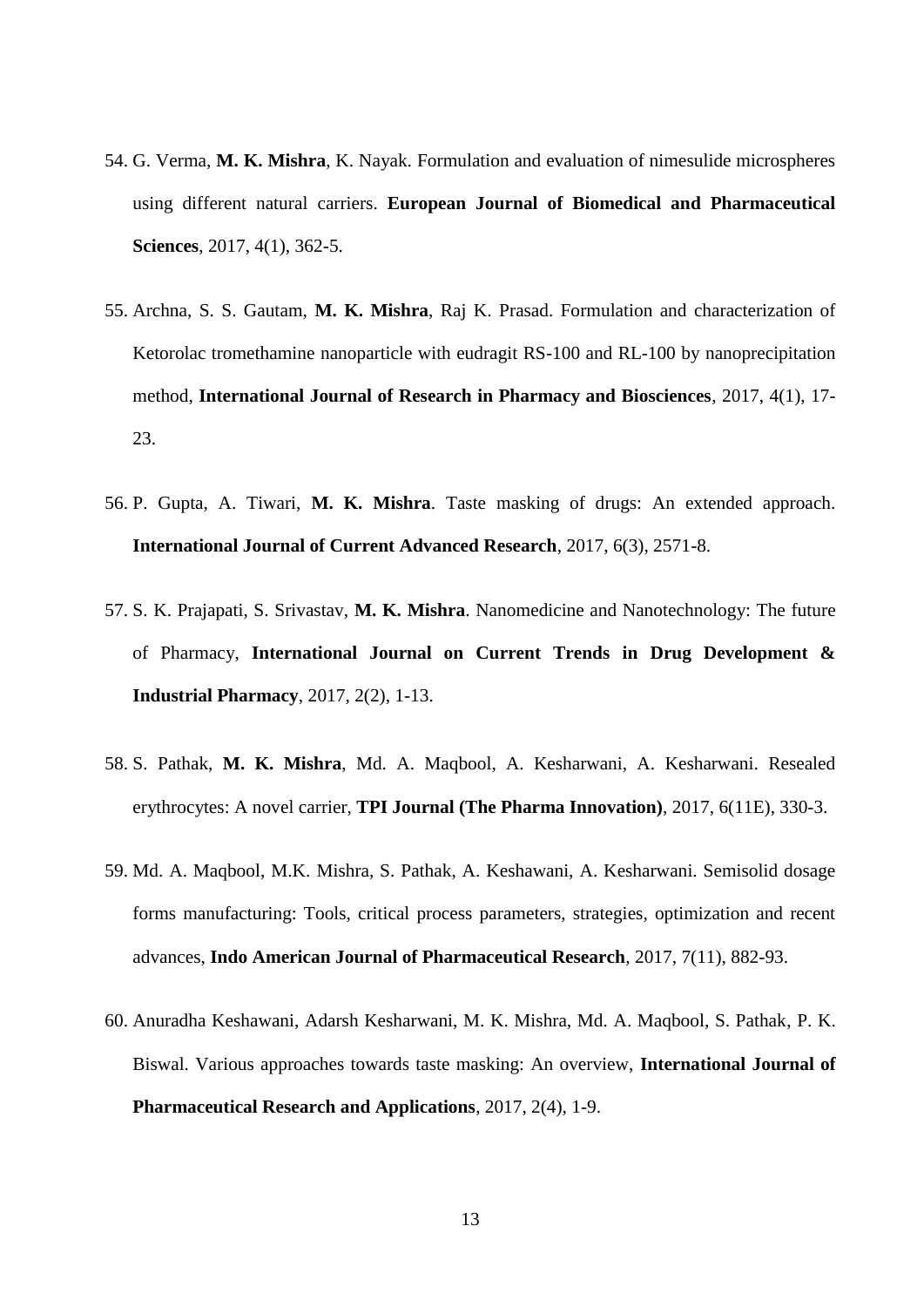- 61. Adarsh Kesharwani, Anuradha Kesharwani, Md. A. Maqbool, S. Pathak, M. K. Mishra. Solubilization enhancement techniques: An overview, **The Pharmaceutical and Chemical Journal**, 2017, 4(6), 121-30.
- 62. **M. K. Mishra**, S. K. Yadav, A. Tiwari. Formulation and evaluation studies of optimized Acceclofenac sustained release matrix tablet. **World Journal of Drug Targeting (Accepted).**
- 63. P.K. Singh, V. Dwivedi, R. K. Prasad, S. K. Nair, V. Kushwaha, **M. K. Mishra**. Antiulcer activity using ethanolic extract of *Tectona garndis* Linn. Root. **International Journal of Pharmacy and Pharmaceutical Research**, 2017, 11(1), 196-206.
- 64. A. Tiwari, **M.K. Mishra**, A. Shukla. Formulation and evaluation of anti-diabetic ethosomes, **British Journal of Biomedical Research,** 2018, 2(2), 289-99.
- 65. A. S. Bhadouriya, S. Bansal, **M. K. Mishra**, P. Biswal. Design, development and optimization of natural gum based matrix tablet of Tramadol Hydrochloride, **International Journal of Science and Research**, 2018, 7(5), 1412-9.
- 66. D. Mishra, V. Singh, **M. K. Mishra.** Antihyperglycemic activity on stems and tendril parts of methanolic extract of plant *Lagenaria siceraria* standley on alloxan induced diabetic rats, **Journal of Emerging Technologies and Innovative Research**, 2018, 5(6), 742-8.
- 67. V. Yadav, A.K. Patel, **M. K. Mishra.** Formulation and evaluation of mouth dissolving tablet of Levocetrizine dihydrochloride, **International Journal of Science and Research**, 2018, 7(6), 549-58.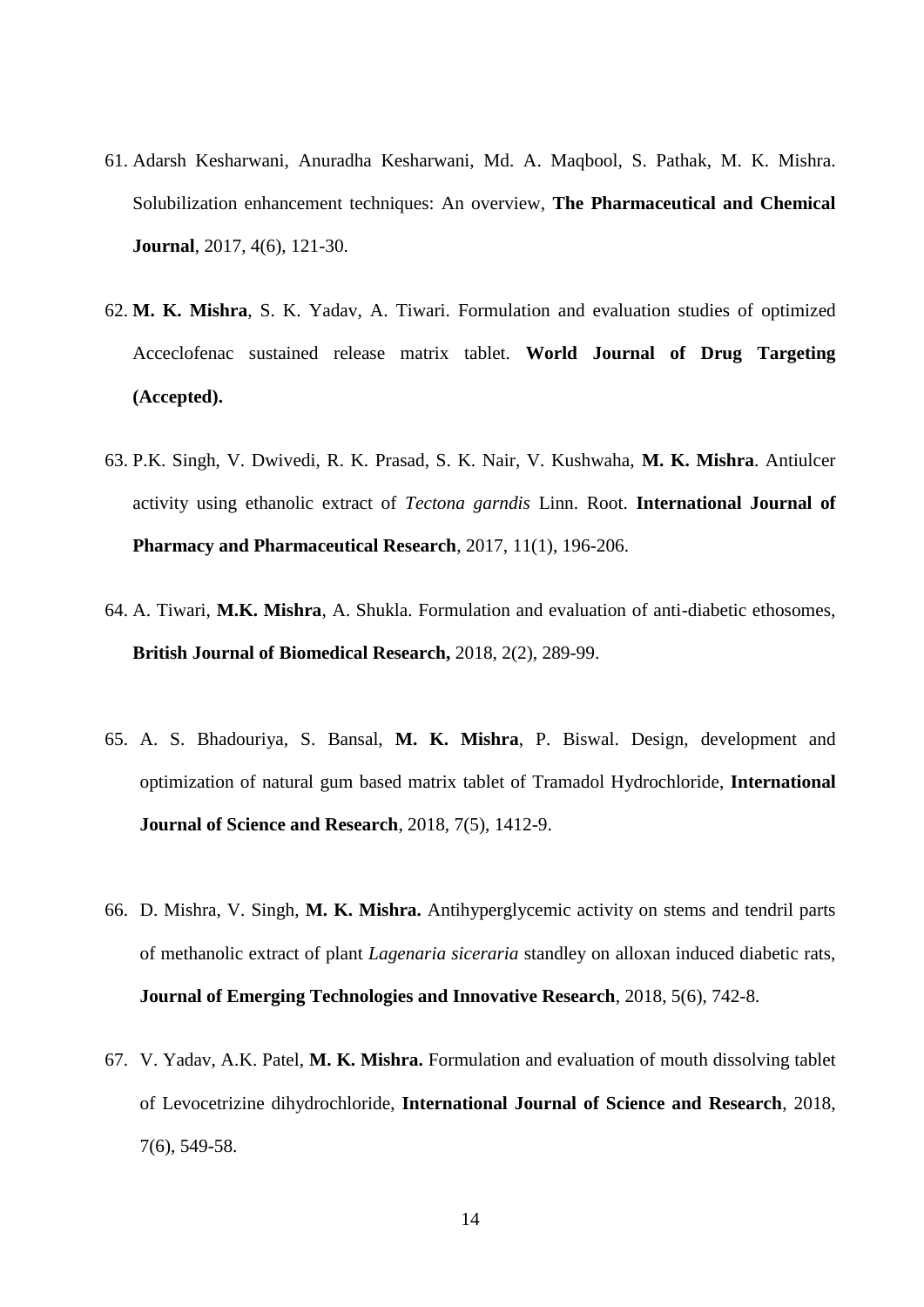- 68. R. Pal, P. Tiwari, M. Srivastava, **M. K. Mishra**, S. Ghoshal. Preliminary, Phytochemical screening and memory enhancement activity of aqueous extract of *Ficus racemose* Linn. on rat, **Journal of Emerging Technologies and Innovative Research (Accepted).**
- 69. M. K. Mishra, V. Kamboj and P. Verma. Isolation and characterization of 4-(6- Isopropylcyclohexa-2, 4-dienyl)-2-methyl-4a, 8a-dihydro-4H-benzo (d) (1, 3) dioxine from seeds of *Celastrus paniculatatus* willd with anticonvulsant and antimicrobial activity, **Journal of Ethnopharmacology** (Communicated).
- 70. M. K. Mishra and A. Pandey. Preparation, characterization and dissolution profile of solid dispersion of anti-hypertensive drug incorporating suitable carriers: a study, **Iranian Journal of Pharmaceutical Research** (Communicated).
- 71. Antihyperlipidaemic and antiatherosclerotic activities of different fruit extracts, pectin of *Lagenaria siceraria* (Mol.) Standley and formulation with *Terminalia arjuna* bark in hyperlipidaemic rats, **Indian Journal of Pharmacology** (Communicated).
- 72. P. Kumar, M. K. Mishra and V. Ch. Rao. Pharmacological Investigation of Anticonvulsant Activity of *Sesamum indicum* Linn. 50% Ethanol Leaves Extract, **Acta Pharmaceutica Sinica** (Communicated).

## 73. **ResearchGate RG Score:11.15**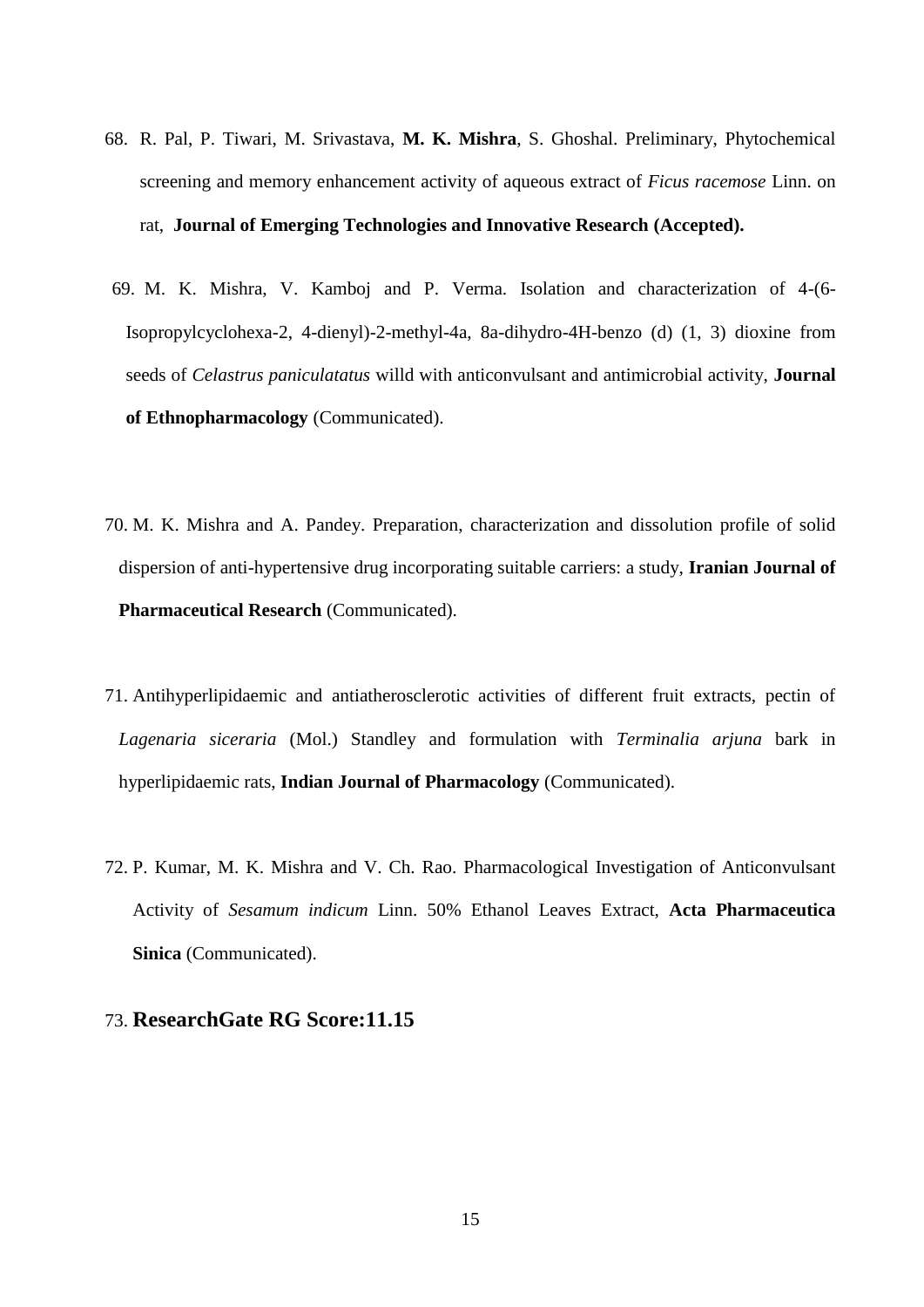#### **(b) No. of Conferences/ Seminars Attended**

1. Technical Teachers' Training Institute, Eastern Region, Govt. of India, Indira Gandhi Institute of Pharmaceutical Sciences, **Bhubaneswar, Odisha** (01.03.2004 – 05.03.2004).

- 2. AICTE Sponsored National Level Seminar, School of Pharmaceutical Sciences, **Bhubaneswar, Odisha** (28.04.2006 – 30.04.2006).
- 3. AICTE Sponsored National Seminar on "Emerging Trends in Pharmaceutical Education and Research", Royal College of Pharmacy and Health Sciences, **Berhampur, Odisha**  $(20.07.2007 - 22.07.2007)$ .
- 4. National Symposium on "Recent Trends and Challenges in Natural Drug Research", Shri Rawatpura Sarkar Institute of Pharmacy, **Kumhari, C.G.**, Oral paper Presentation entitled "Prospectus of Herbal Formulation against alarming Diabetes Mellitus" (14.03.2008 – 15.03.2008).
- 5. International Herbal Conference-2009, Al-Ameen College of Pharmacy, **Bangalore Karnataka**, Poster presentation on "Standardization Techniques for Controlled Herbal Formulations" (26.02.2009-28.02.2009).
- 6. National Conference on "Development and Clinical Trials: Current status and the way forward", Shoolini University, **Solon, H.P.**, Poster presentation on "Microcapsules and Transdermal Patches: An Approach for Improved Drug Delivery Route for Antidiabetic Drug" and awarded the 3rd prize (26.06.2010- 27.06.2010).
- 7. International Symposium on "The Future Vision and Challenges in Pharmacy Profession", B.M. Birla Auditorium, **Jaipur, Rajasthan**, poster presentation on "Herbal Excipients in Novel Drug Delivery System: An Asset for the Future" (18.09.2010- 19.09.2010).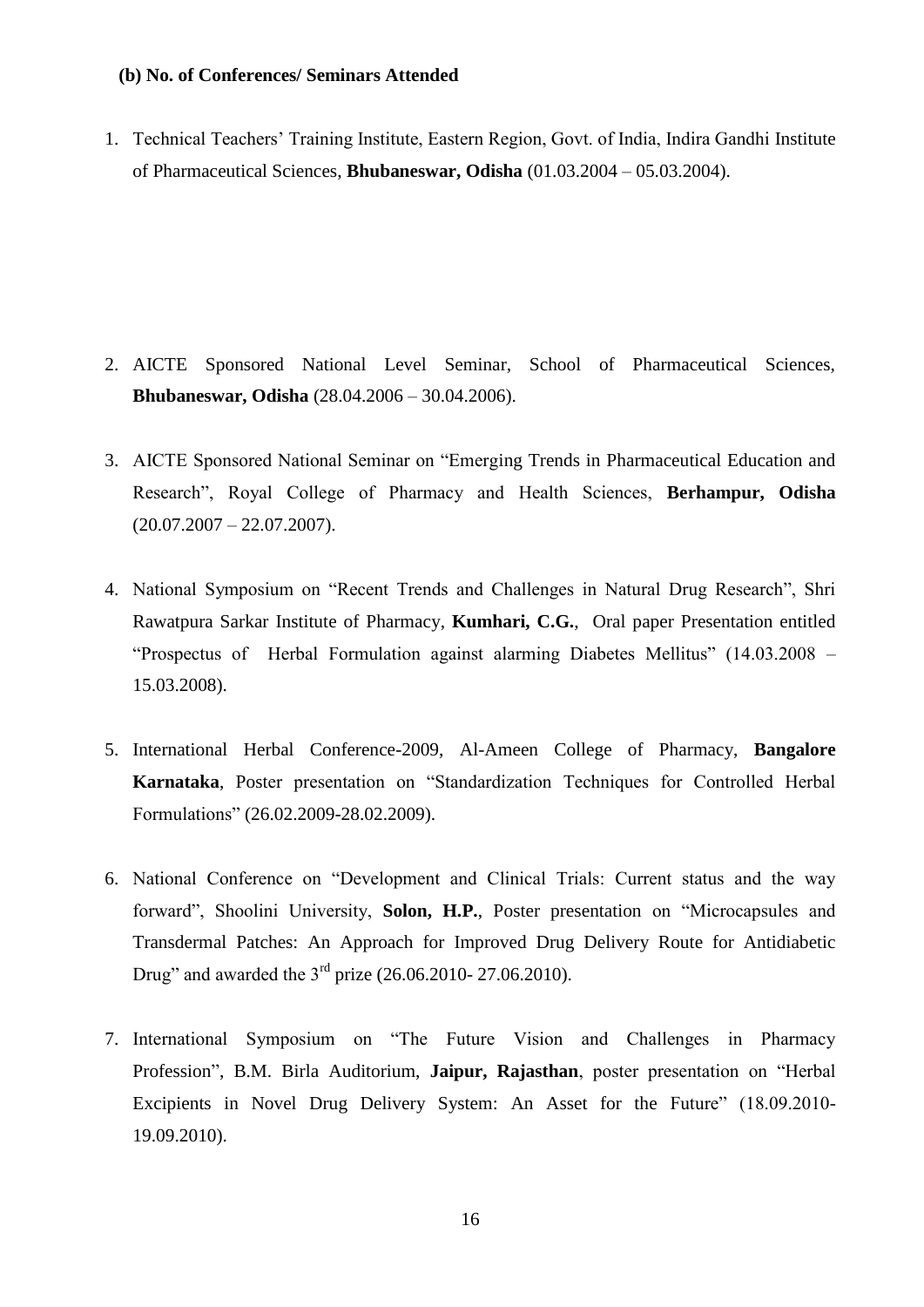- 8. Workshop on "Recent Advances in Clinical Research", Amity University, **Jaipur, Rajasthan** (20.09.2010- 20.09.2010).
- 9. International Conference on "Recent Advances in Pharmaceutical Sciences", Department of Pharmaceutics, IIT-BHU, **Varanasi, U.P.** (22.12.2010-23.12.2010).
- 10. International Conference on "Pharmacovigilance and Clinical Research Regulatory and Ethical concerns around the globe", Hotel Neelam the Grand, **Goa** (26.02.11-27.02.11).

- 11. National Seminar on "Recent Trends in Pharmaceutical Education and Research", Saraswati Higher Education and Technical (SHET) College of Pharmacy, Gahni, Ayer, **Varanasi, U.P.** (05.03.2011-05.03.2011).
- 12. National Seminar on "Current Challenges of Pharmacy Education and Research", Ganna Sansthan, **Lucknow, U.P.** (16.04.2011-16.04.2011).
- 13. International Conference on "Recent Advances in Pharmaceutical Science: Transferring Knowledge from Education to Practice", Kathamandu University, **Dhulikhel, Nepal** (25.02.12-26.02.12).
- 14. National Seminar on "Herbal Drug Technology: Perspective and Prospectives", United Institute of Pharmacy (UIP), Naini, **Allahabad, U.P.** (28.02.2012-28.02.2012).
- 15. International Conference on "Recent Advances in Pharmaceutical Sciences", Rayat Institute of Pharmacy, **Railmajra, Punjab**, Poster presentation on "Anti-inflammatory and analgesic activities of stem bark of *Calophyllum inophyllum* Linn." (21.03.2012-23.03.2012).
- 16. National Conference on "Alternatives to Animal Experimentation in Drug Discovery", Sir Madanlal Group of Institutions, **Etawah, U. P.** (17.02.2014 – 17.02.2014).
- 17. All India Pharma Students Conclave and A National Seminar, IIT- BHU, Department of Pharmaceutics, **Varnasi, U.P.** (03.03.2014 – 04.03.2014) and presented poster presentation on Formulation and Evaluation of Anti-Emetic Microspheres for Nasal Drug Delivery System (PU-P1) and Formulation and Evaluation of Controlled Release Drug Delivery System of Microspheres of Anti-Diabetic Drug.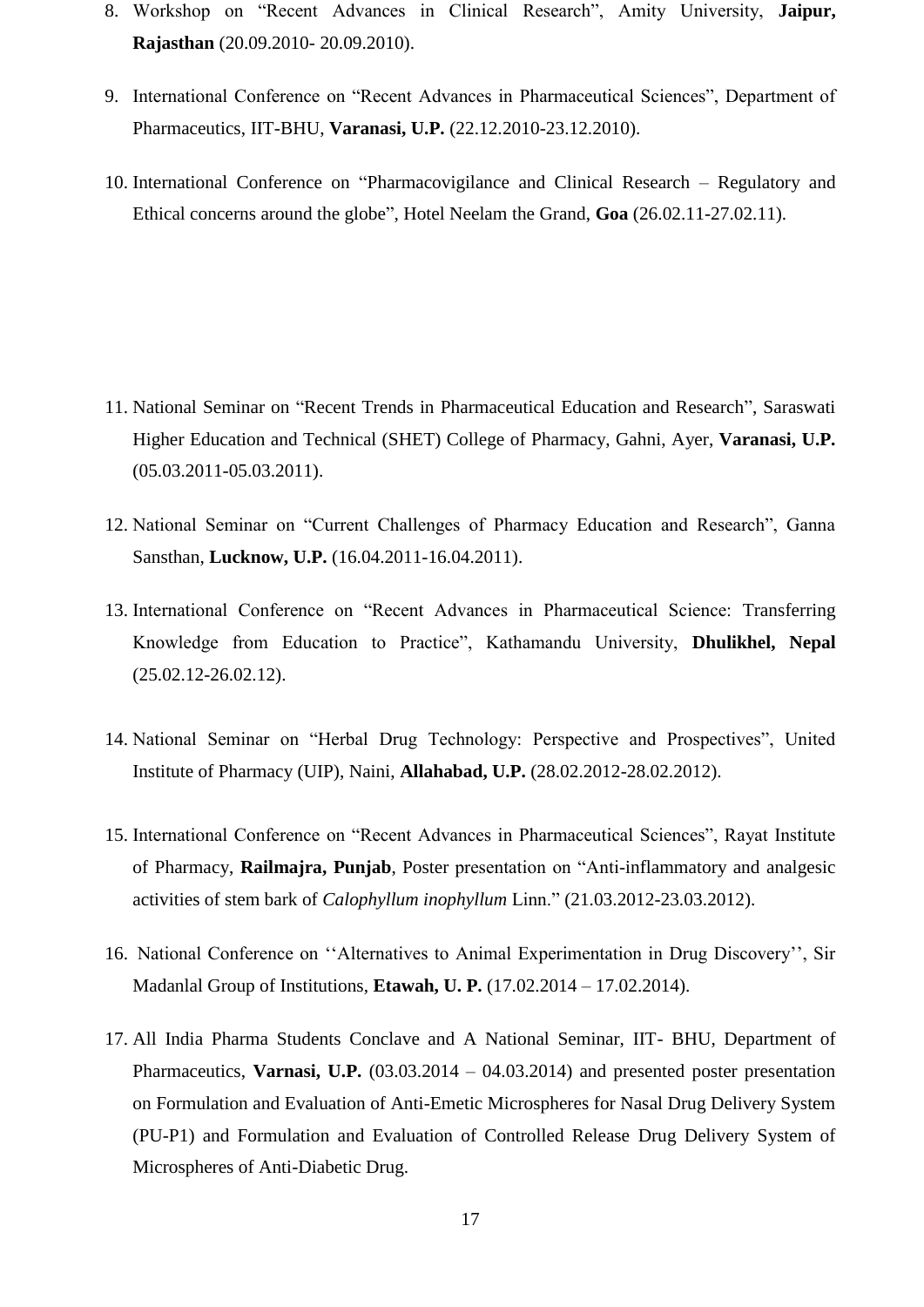- 18. MPCST Sponsored National Seminar on ""The Impact of Globalization in Pharmaceutical Industry and Research"", Shri Ram College of Pharmacy, Banmore, **Morena, Madhya**  Pradesh, Poster presentation on "Identification of toxicophores for the prediction of mutagenicity, hepatotoxicity and cardiotoxicity" (21.03.2014- 22.03.2014) and won 2<sup>nd</sup> prize.
- 19. One- day Faculty Development Workshop titled "Art and Science of Teaching", was conducted at **SIET, Allahabad** by Oxford University Press on 08.07.2014.

- 20. National Conference on "Lead Development and Drug Designing: Emerging Opportunities", United Institute of Pharmacy, Naini, **Allahabad, U.P.** (26. 09.2014) and poster presented on "Innovation and Market Structure in the Dynamics of the Pharmaceutical Industry and Biotechnology".
- 21. National Symposium on "Pharmacovigilance in India Perspectives and Prospects", Sir Madanlal Institute of Pharmacy, Agra Road, **Etawah, U.P.** on 14. 03. 2015. Present as **CORE MEMBER**.
- 22. Participated in "Cyber Security" workshop organized by Innovative Ideas Infotech Society in association with UPTU and UP Police on 21.03. 2015, **Allahabad, U.P.**
- 23. A National Seminar on ""Reformulating Potential Active Molecules: Future Aspects and Challenges"", Shambhunath Institute of Pharmacy, **Allahabad, U.P.** from 26.02.2016 – 27.02.2016", Poster presentation on "An updated review on colorants as the pharmaceutical excipients".
- 24. A National Seminar on ""Role of Pharmaceutical Education in Public Health"", Chandra Shekhar Singh College of Pharmacy, **Allahabad, U.P.** on 05.03.2016, Poster presentation on ""To study the phytochemical constituents and medicinal properties of different extracts of *Psidium guajava*.
- 25. A National Seminar on "Future Trends of Pharmaceutical Industry in India", Kashi Institute of Pharmacy, **Varnasi, U.P.** on 26.10.2016, Poster presentation on ""Future Trends of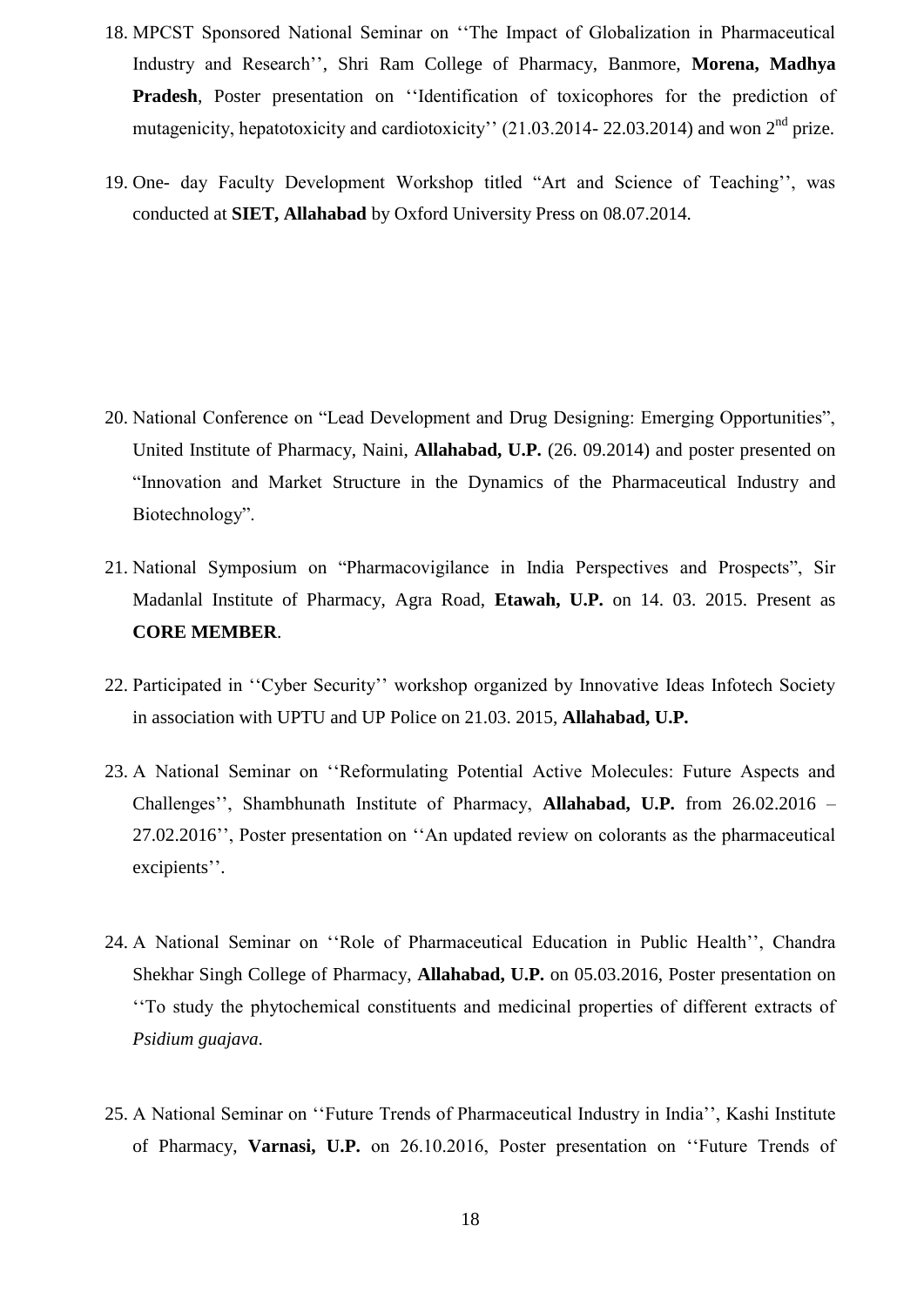Graphene Nanomaterials for Pharmaceutical Industry ad Applications in Bio-medical Sciences".

- 26. CSIR-800 program: To motivate the young students for pursuing their career in science and explore the knowledge of Drug Discovery and Research, CSIR-CDRI, **Lucknow, U.P.** on 07.04.2017.
- 27. 31<sup>st</sup> Annual Conference of Indian Pharmacy Graduated Association on Theme: The Strategic Direction for Competent Pharma Graduates-A Roadmap, CSIR-CDRI, **Lucknow, U.P.** on 30.04.2017.
- 28. A National Conference on: Novel Approach of Polymers in Pharmaceutical Sciences: Need and Challenges, Shambhunath Institute of Pharmacy, **Allahabad, U.P.** on 18.08.2017, Poster presentation on ""Cancer Cell Imaging and Photothermal Therapy in the Near-Infrared Region by using Gold Nanorods".
- 29. A National Seminar on: Altering Paradigm of Biomaterials in Drug Development, United Institute of Pharmacy, **Allahabad, U.P.** on 07.10.2017, Poster presentation on ""Next Generation Drug Testing On Chips".
- 30. American Chemical Society sponsored Seminar on: Chemical Laboratory Safety and Security, Shalom Institute of Health and Allied Sciences, Sam Higgibottom University of Agriculture, Technology and Sciences, **Allahabad, U.P.** on 06.11.2017.
- 31. A National Conference on: The Opportunities in Pharmacy in Current Scenario, Mosofiya Group, Scientific Convention, **Lucknow, U.P.** on 11.03.2018, Poster presentation on ""Drug Metabolism in the Brain: Benefits and Risks ".

#### **(C) No. of Seminar/ Conference(s) Organized**

 Organize A National Seminar on ""Emerging Trends of Drug Delivery Systems in Pharmaceutical Field"", **Shambhunath Institute of Pharmacy, Allahabad, U.P.** (15.02.2014 – 15.02.2014) as **CONVENER**.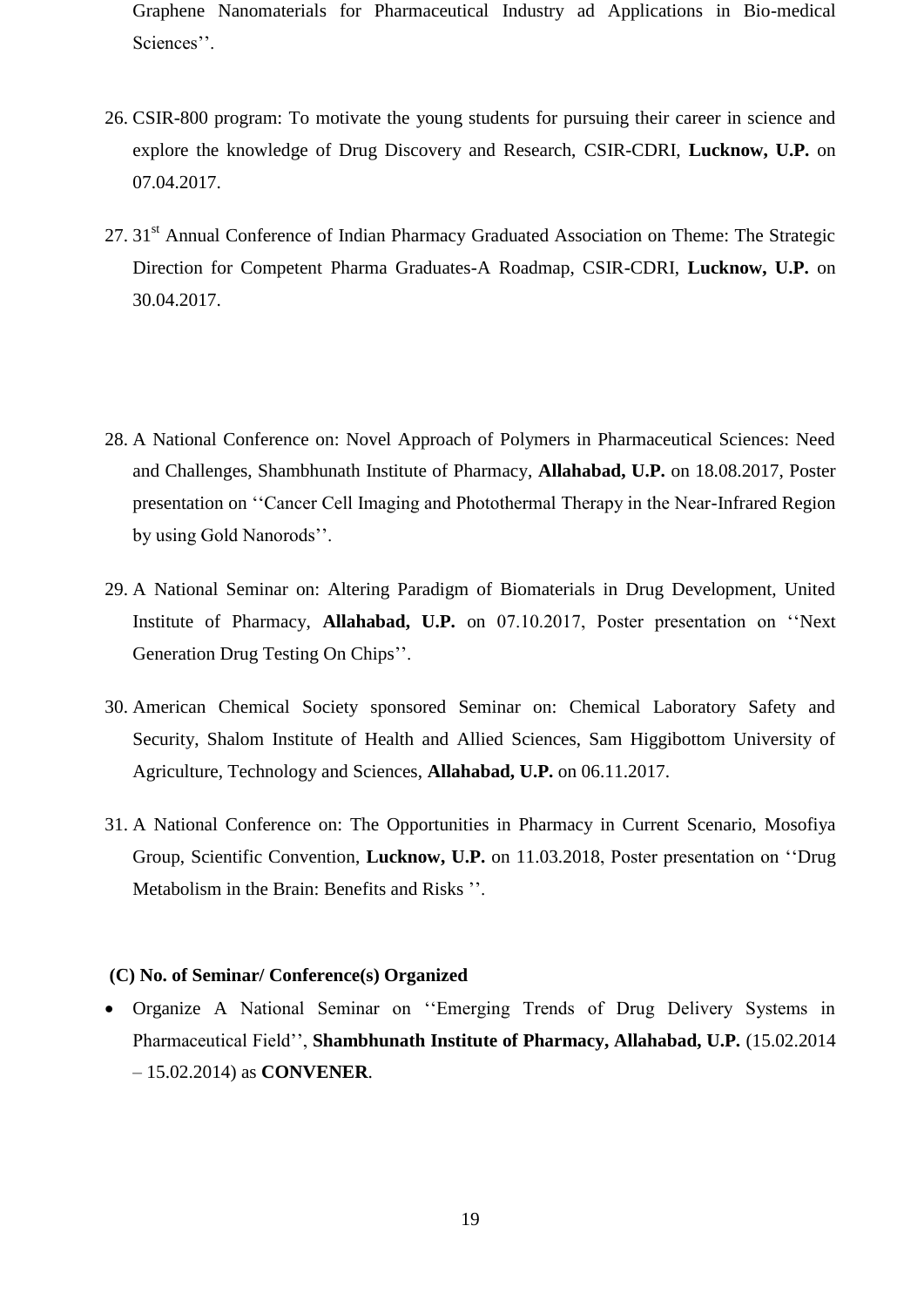- Organize A National Seminar on ""Future Aspects and Challenges in Pharmaceutical Technologies"", **Shambhunath Institute of Pharmacy, Allahabad, U.P.** (14.02.2015 – 14.02.2015) as **CONVENER**.
- Organize A National Seminar on ""Reformulating Potential Active Molecules: Future Aspects and Challenges"", **Shambhunath Institute of Pharmacy, Allahabad, U.P.** (26.02.2016 – 27.02.2016) as **CONVENER**.
- Organize A National Conference on ""Novel Approach of Polymers in Pharmaceutical Sciences: Need and Challenges"", **Shambhunath Institute of Pharmacy, Allahabad, U.P.** (18.08.2017 – 18.08.2017) as **CONVENER**.

- Co-ordinated at Pharmotsav-2016 held at United Institute of Pharmacy on 9<sup>th</sup>-10<sup>th</sup> November 2016 under National Pharmacy Week-2016.
- **Chaired the session**: A National Conference on: The Opportunities in Pharmacy in Current Scenario, Mosofiya Group, Scientific Convention, **Lucknow, U. P.** on 11.03.2018.
- Organize A National Seminar on ""Current Scenario of Pharmacist in Healthcare System: A Challenge", **Shambhunath Institute of Pharmacy, Allahabad, U.P.** 13.04.2018 as **CONVENER**.
	- **8. Other Tie-up:**
	- (i) Working as Life-time Membership in **Asian Journal of Pharmaceutical Research and Development (AJPRD)**, INDIA.
	- (ii) Working as Regional Editor cum reviewer in **International Journals of Drug Discovery and Herbal Research (IJDDHR)**, INDIA
	- (iii) Working as Reviewer in **Pakistan Journal of Pharmaceutical Sciences (PJPS)**, PAKISTAN, http://www.pjps.pk/?page\_id=7
	- (iv) Working as a Reviewer in **Asian Journal of Pharmaceutics (AJP)**, INDIA, http://www.asiapharmaceutics.info/index.php/ajp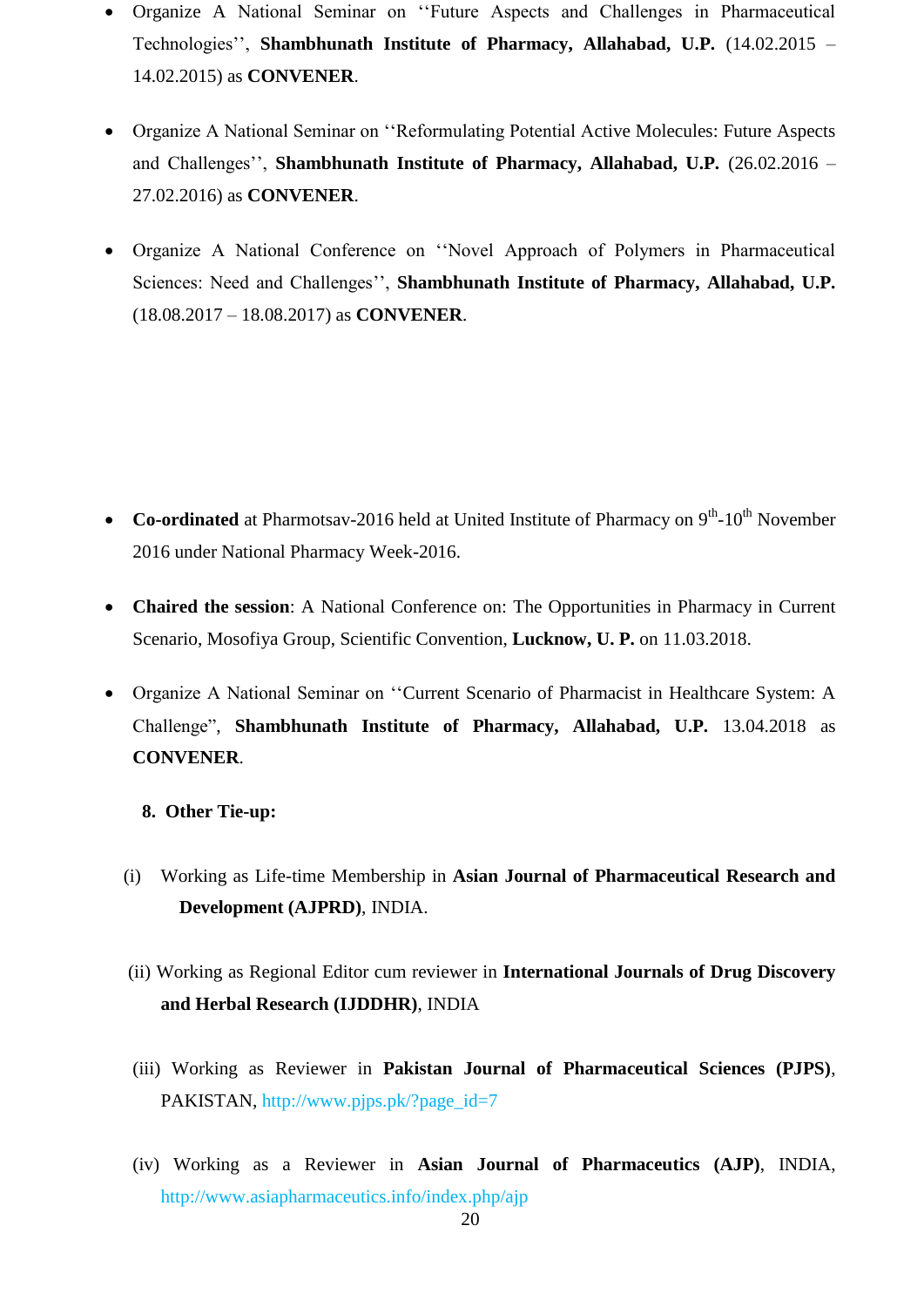- (v) Working as a Reviewer in **Drug Discoveries and Therapeutics (DDT)**, JAPAN, http://www.ddtjournal.com/EditorialBoard.php
- (vi) Working as a Reviewer in **International Research Journal of Pharmacy and Pharmacology** (**IRJPP**), AFRICA, online publication, http://www.interesjournals.org/irjpp/editorial-board
- (vii) Working as an Advisory Editorial Member in **International Journal of Pharmacy and Pharmaceutical Sciences (IJPPS)**, INDIA, http://www.ijppsjournal.com/jointheeditorialboard.htm

- (viii) Working as an Editorial Team Member in **Journal of Harmonized Research Publication (JHRP)**, INDIA, http://www.johronline.com/editorialboard.aspx
- (ix) Working as a Reviewer in **Journal of Brewing and Distilling (JBD)**, online publication, http://www.academicjournals.org/for\_editors
- (x) Working as a Reviewer in **Mini Reviews in Medicinal Chemistry (MRMC)**, Bentham Publication, EUROPE, http://benthamscience.com/journals/mini-reviews-in-medicinalchemistry
- (xi) Working as a Reviewer in **Journal of Pharmacy and Nutrition Sciences (JPANS)**, Life Science Global Publication, CANADA, http://www.lifescienceglobal.com/independentjournals/journal-of-pharmacy-and-nutrition-sciences
- (xii) Working as an Executive Board Member in **Journal Club for Pharmaceutical Sciences (JCPS)**, Journals Club and Co., INDIA, http://journalsclub.com/list\_eb/JCPS
- (xiii) Working as an Editorial Board Member in **World Journal of Drug Delivery (WJDD)**, IDAAM Publications, USA, http://idaampublications.com/journals/editorial-board/14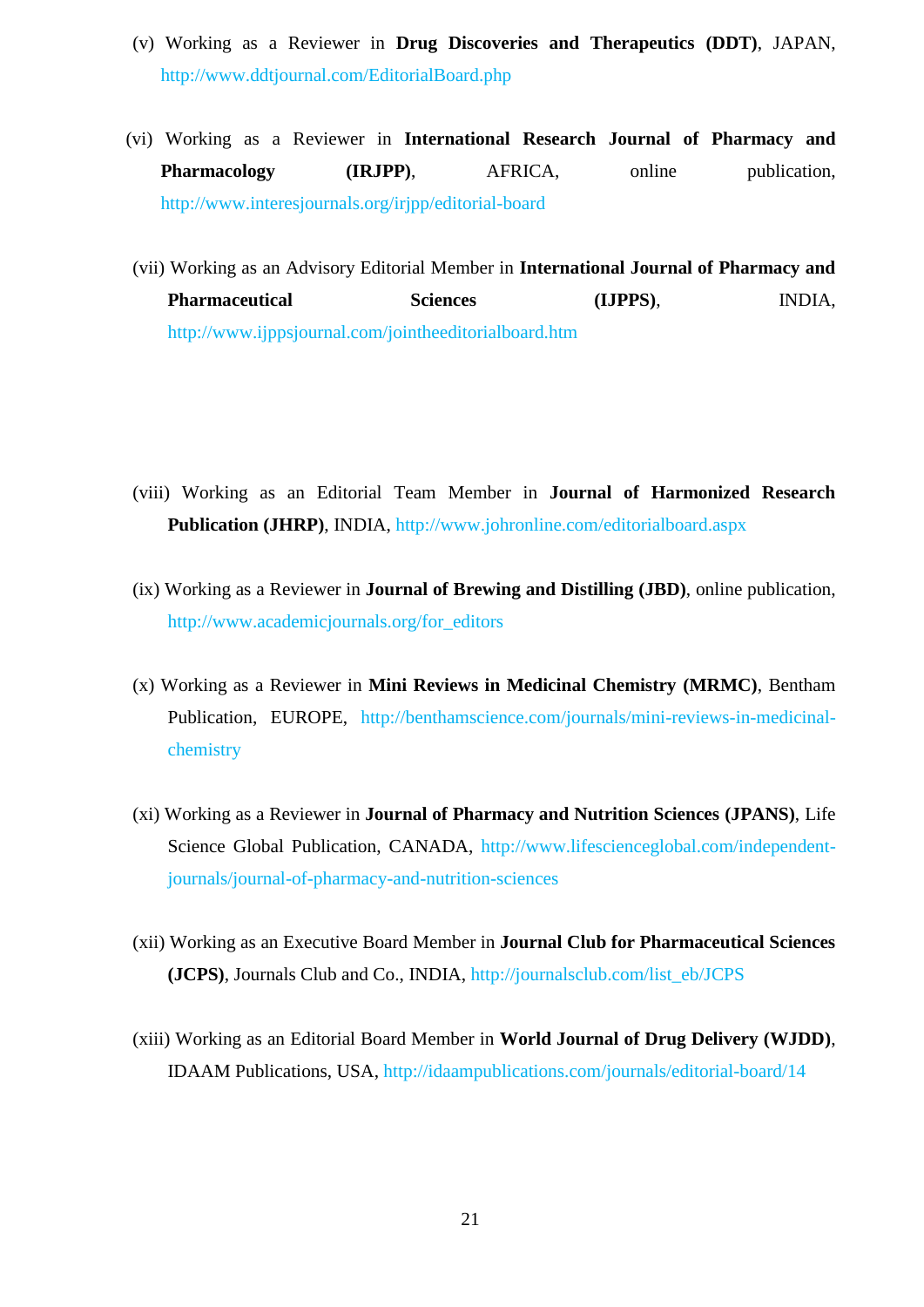- (xiv) Working as an Editorial Board Member of **Literati Pharmacy Series**, India, <http://literatipublishers.com/Journal/index.html>
- (xv) Working as an Editorial Board Member of **Journal of Pharmacy and Pharmaceutics**, Ommega Publishers, NJ, United States, [http://www.ommegaonline.org/editorial](http://www.ommegaonline.org/editorial-members.php?id=27)[members.php?id=27](http://www.ommegaonline.org/editorial-members.php?id=27)

- (xvi) Working as an Editorial Board Member of **Journal of Harmonized Research in Pharmacy**, Official publication of Society of Harmonized Research, India, http://www.johronline.com/editorialboard.aspx
- (xvii) Working as an Editorial Board Member of **International Journal of Research in Pharmacy and Biosciences**, Sryahwa Publication, India, [http://www.ijrpb.org/editorial](http://www.ijrpb.org/editorial-board)[board](http://www.ijrpb.org/editorial-board)
- (xviii) Working as an Editorial Board Member of **Journal of Asian Scientific Research**, Punjab, Pakistan,<http://www.aessweb.com/journals/5003/info/eb>
- (xix) Working as an Editorial Board Member of **International Journal of Current Trends in Drug Development and Industrial Pharmacy**, Pune, India, <http://medical.eurekajournals.com/index.php/IJCTDDIP/about/editorialTeam>
- (xx) Working as Reviewer in **The Natural Products Journal**, Bentham Science.
- (xxi) Working as an Editorial Board Member of **Acta Scientific Pharmaceutical Sciences**, India,<https://actascientific.com/ASPS-EB.php>
- (xxii) Working as an Editorial Board Member of **Madridge Journal of Analytical Sciences and Instrumentation**, Pleasanton, USA, [http://madridge.org/journal-of-analytical](http://madridge.org/journal-of-analytical-sciences-and-instrumentation/editors.php)[sciences-and-instrumentation/editors.php](http://madridge.org/journal-of-analytical-sciences-and-instrumentation/editors.php)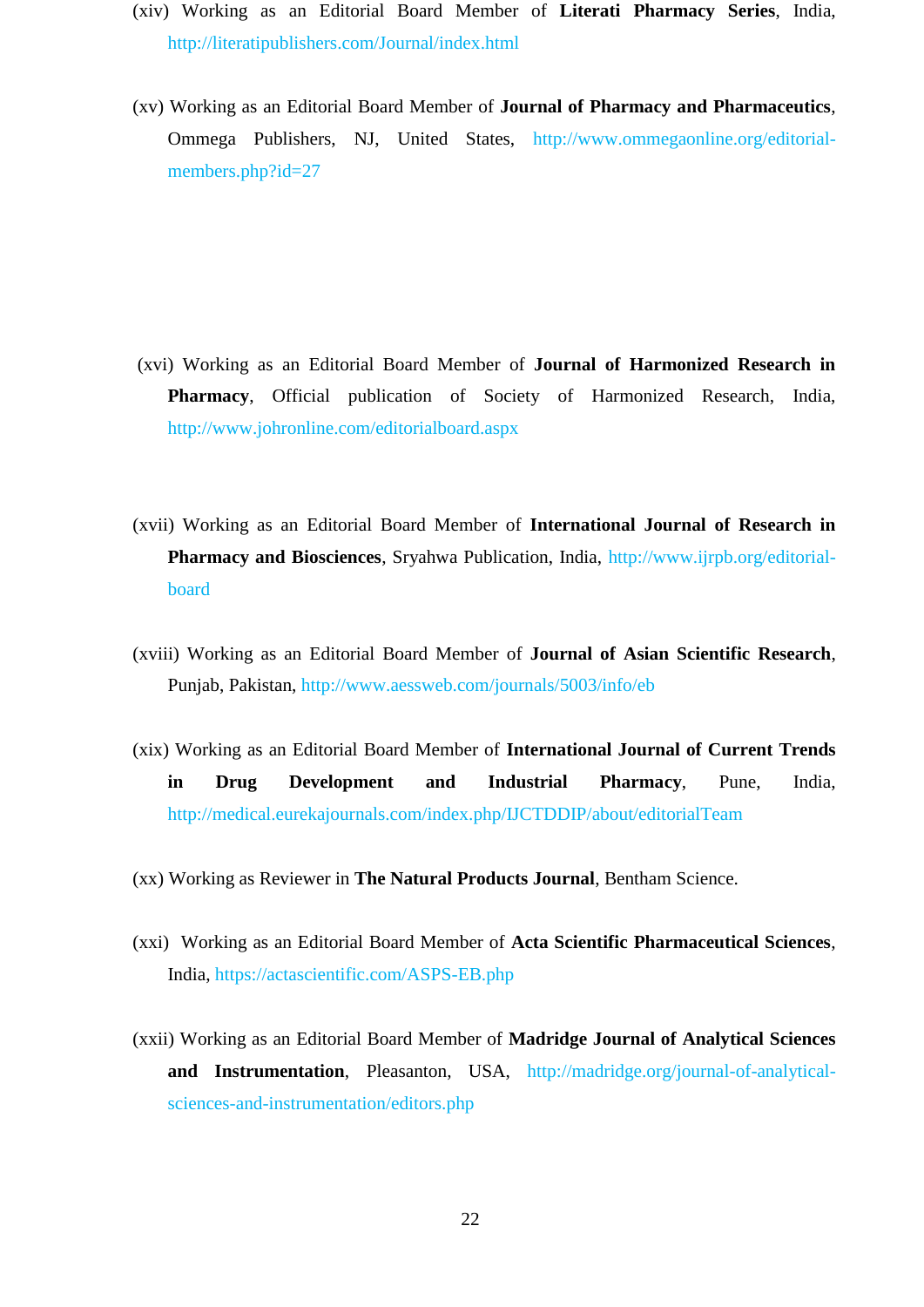- (xxiii) Working as an Editorial Board Member of **Journal of Pharmaceutical Sciences-Current Research**, Vagus IPS, London, UK.
- (xxiv) Working as **State Council Member (Uttar Pradesh) at Society of Pharmaceutical**  Education and **Research** (SPER), [http://www.sperpharma.org/State\\_Branches.aspx#gpm1\\_8](http://www.sperpharma.org/State_Branches.aspx#gpm1_8)
- (xxv) Working as an Reviewer Board Member of **Journal of Emerging Technologies and Innovative Research**, Ahmadabad, India,<http://www.jetir.org/reviewer-board>
- (xxvi) Working as an Editorial Board Member of International **Journal for Research in Biology and Pharmacy**, Green Publication, Haryana, India, https://gnpublication.org/index.php/bp/about/editorialTeam
- (xxvii) Working as an Editorial Board Member of **Journal of Pharmaceutical Sciences - Current Research**, London, United Kingdom, https://vagusinprosysonline.org/journaldetails.php?id=36
- (xxviii) Worked as Business Executive under the brand of **Morepen Lab. Ltd**., Bhubaneswar, Odisha, India for 2.4yrs.

## **9. Other Activities:**

|                           | Biju Pattanaik University of Technology (BPUT), Bhubaneswar, ODISHA                                  |  |  |
|---------------------------|------------------------------------------------------------------------------------------------------|--|--|
|                           | Utkal University (UU), Bhubaneswar, ODISHA                                                           |  |  |
|                           | Chhatrapati Shahu Ji Maharaj University (CSJMU), Kanpur, UTTAR<br><b>PRADESH</b>                     |  |  |
| Evaluation as<br>External |                                                                                                      |  |  |
|                           | Bir Bahadur Purvanchal University (BBPU), Jaunpur, UTTAR PRADESH                                     |  |  |
|                           | Krishnarpit Institute of Pharmacy, Allahabad, UTTAR PRADESH                                          |  |  |
|                           | United Institute of Pharmacy, Allahabad, UTTAR PRADESH                                               |  |  |
|                           | Varanasi College of Pharmacy Varanasi, UTTAR PRADESH                                                 |  |  |
|                           | Chandra Shekhar Singh College of Pharmacy, Kaushambi, UTTAR<br><b>PRADESH</b>                        |  |  |
|                           | CSM Group of Institutions, Malti Memorial Trust, Faculty of B. Pharmacy,<br>Allahabad, UTTAR PRADESH |  |  |
|                           |                                                                                                      |  |  |